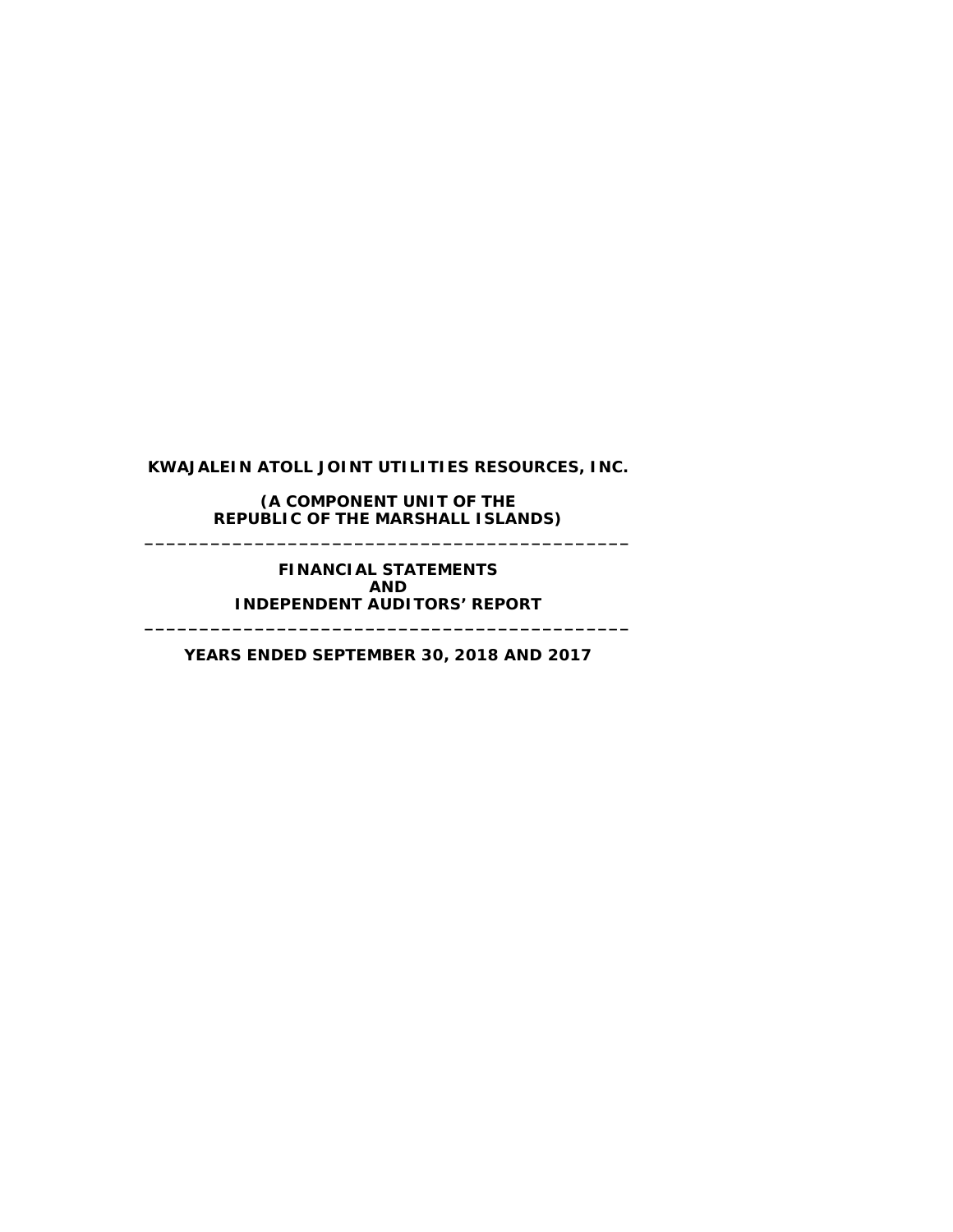Years Ended September 30, 2018 and 2017 Table of Contents

|      |                                                                                                                                                                                                                                    | Page No. |
|------|------------------------------------------------------------------------------------------------------------------------------------------------------------------------------------------------------------------------------------|----------|
| Ι.   | INDEPENDENT AUDITORS' REPORT                                                                                                                                                                                                       | 1        |
| Н.   | MANAGEMENT'S DISCUSSION AND ANALYSIS                                                                                                                                                                                               | 3        |
| III. | <b>FINANCIAL STATEMENTS:</b>                                                                                                                                                                                                       |          |
|      | Statements of Net Position                                                                                                                                                                                                         | 9        |
|      | Statements of Revenues, Expenses and Changes in Net Position                                                                                                                                                                       | 10       |
|      | <b>Statements of Cash Flows</b>                                                                                                                                                                                                    | 11       |
|      | Notes to Financial Statements                                                                                                                                                                                                      | 13       |
| IV.  | INDEPENDENT AUDITORS' REPORTS ON COMPLIANCE WITH<br><b>LAWS AND REGULATIONS</b>                                                                                                                                                    |          |
|      | Independent Auditors' Report on Internal Control Over Financial<br>Reporting and on Compliance and Other Matters Based on an<br>Audit of Financial Statements Performed in Accordance With<br><b>Government Auditing Standards</b> | 21       |
|      | Independent Auditors' Report on Compliance For Each Major<br>Program; Report on Internal Control Over Compliance; and<br>Report on the Schedule of Expenditures of Federal Awards<br>Required by the Uniform Guidance              | 23       |
|      | Schedule of Expenditures of Federal Awards                                                                                                                                                                                         | 25       |
|      | Schedule of Findings and Questioned Costs                                                                                                                                                                                          | 26       |
|      | Corrective Action Plan                                                                                                                                                                                                             | 30       |
|      | Summary Schedule of Prior Audit Findings and Questioned<br>Costs                                                                                                                                                                   | 32       |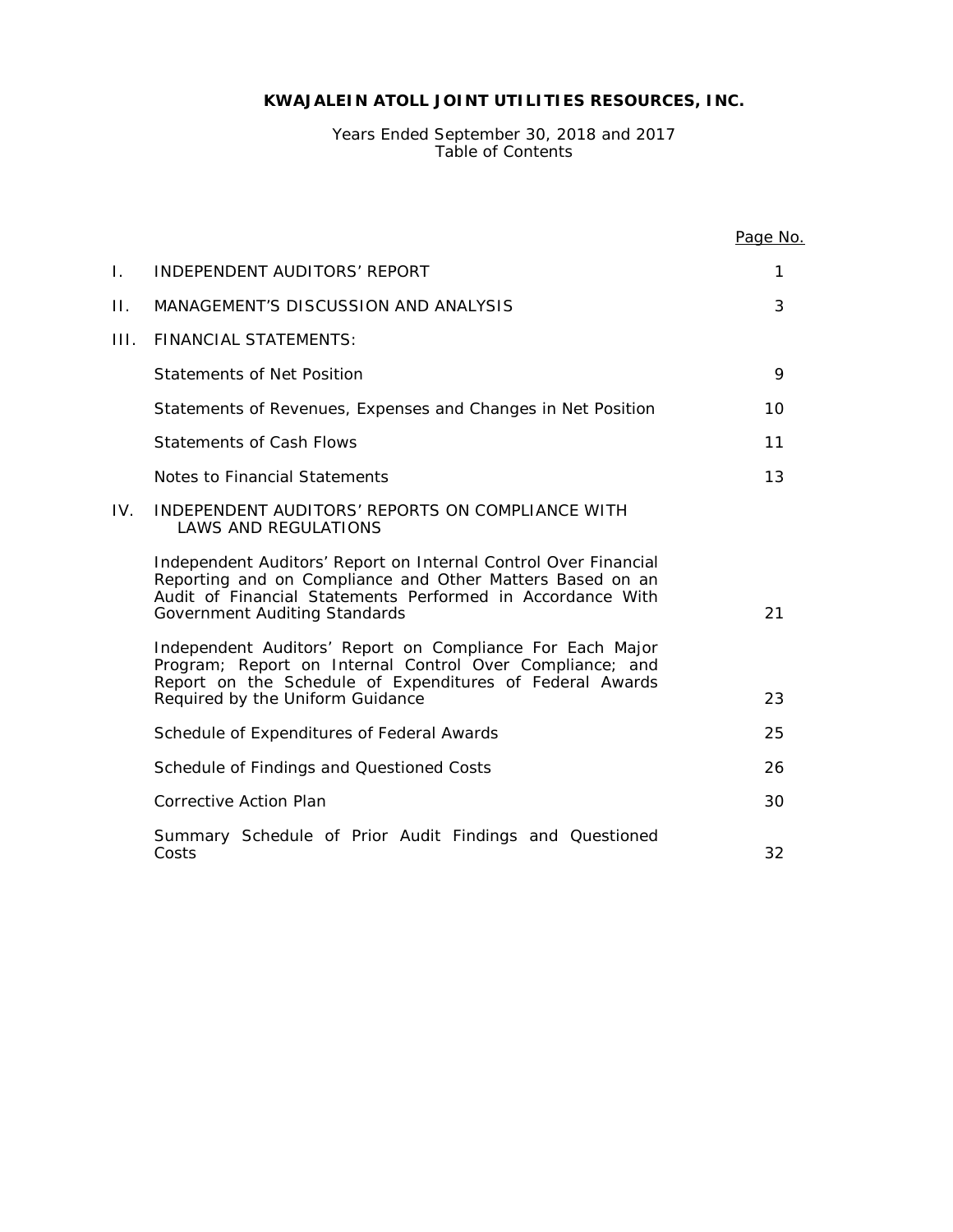# **Deloitte**.

Deloitte & Touche LLP 361 South Marine Corps Drive Tamuning, GU 96913-3973 USA

Tel: +1 (671) 646-3884 Fax:  $+1$  (671) 649-4265

www.deloitte.com

# **INDEPENDENT AUDITORS' REPORT**

Board of Directors Kwajalein Atoll Joint Utilities Resources, Inc.:

#### **Report on the Financial Statements**

We have audited the accompanying financial statements of Kwajalein Atoll Joint Utilities Resources, Inc. (KAJUR), a component unit of the Republic of the Marshall Islands, which comprise the statements of net position as of September 30, 2018 and 2017, and the related statements of revenues, expenses and changes in net position and of cash flows for the years then ended, and the related notes to the financial statements.

#### *Management's Responsibility for the Financial Statements*

Management is responsible for the preparation and fair presentation of these financial statements in accordance with accounting principles generally accepted in the United States of America; this includes the design, implementation, and maintenance of internal control relevant to the preparation and fair presentation of financial statements that are free from material misstatement, whether due to fraud or error.

#### *Auditors' Responsibility*

Our responsibility is to express an opinion on these financial statements based on our audits. We conducted our audits in accordance with auditing standards generally accepted in the United States of America and the standards applicable to financial audits contained in *Government Auditing Standards,* issued by the Comptroller General of the United States. Those standards require that we plan and perform the audit to obtain reasonable assurance about whether the financial statements are free from material misstatement.

An audit involves performing procedures to obtain audit evidence about the amounts and disclosures in the financial statements. The procedures selected depend on the auditor's judgment, including the assessment of the risks of material misstatement of the financial statements, whether due to fraud or error. In making those risk assessments, the auditor considers internal control relevant to the entity's preparation and fair presentation of the financial statements in order to design audit procedures that are appropriate in the circumstances, but not for the purpose of expressing an opinion on the effectiveness of the entity's internal control. Accordingly, we express no such opinion. An audit also includes evaluating the appropriateness of accounting policies used and the reasonableness of significant accounting estimates made by management, as well as evaluating the overall presentation of the financial statements.

We believe that the audit evidence we have obtained is sufficient and appropriate to provide a basis for our audit opinion.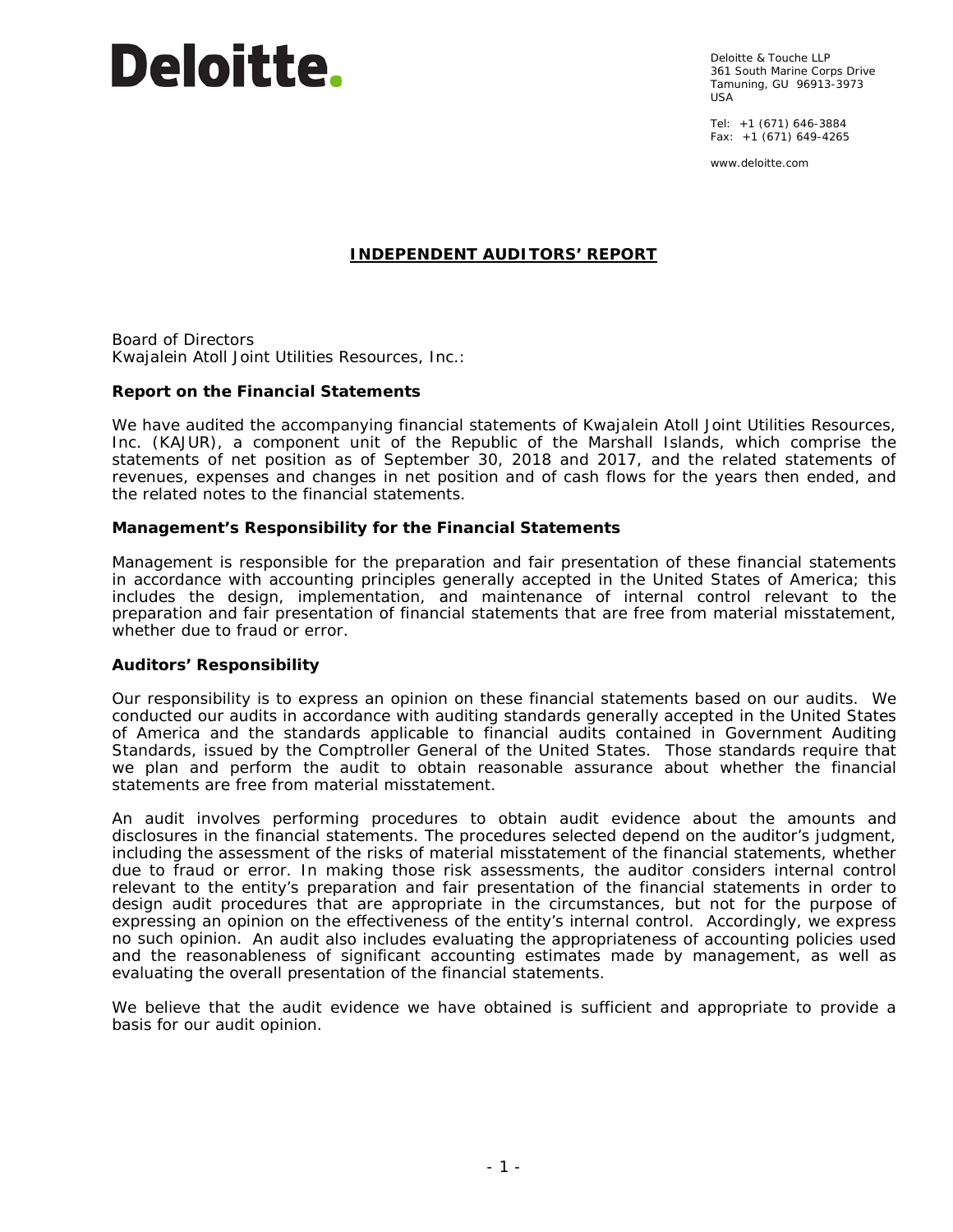# **Deloitte.**

# *Opinion*

In our opinion, the financial statements referred to above present fairly, in all material respects, the financial position of KAJUR as of September 30, 2018 and 2017, and the results of its operations and its cash flows for the years then ended in accordance with accounting principles generally accepted in the United States of America.

#### *Emphasis-of-Matter*

#### *Going Concern*

The accompanying financial statements have been prepared assuming that KAJUR will continue as a going concern. As discussed in Note 7 to the financial statements, KAJUR's recurring losses from operations raise substantial doubt about its ability to continue as a going concern. Management's plans concerning these matters are also discussed in Note 7 to the financial statements. The financial statements do not include any adjustments that might result from the outcome of this uncertainty. Our opinion is not modified with respect to this matter.

#### *Other Matters*

#### *Required Supplementary Information*

Accounting principles generally accepted in the United States of America require that the management's discussion and analysis on pages 3 to 8 be presented to supplement the financial statements. Such information, although not a part of the financial statements, is required by the Governmental Accounting Standards Board who considers it to be an essential part of financial reporting for placing the financial statements in an appropriate operational, economic, or historical context. We have applied certain limited procedures to the required supplementary information in accordance with auditing standards generally accepted in the United States of America, which consisted of inquiries of management about the methods of preparing the information and comparing the information for consistency with management's responses to our inquiries of the financial statements, and other knowledge we obtained during our audit of the financial statements. We do not express an opinion or provide any assurance on the information because the limited procedures do not provide us with sufficient evidence to express an opinion or provide any assurance.

# **Other Reporting Required by** *Government Auditing Standards*

In accordance with *Government Auditing Standards*, we have also issued our report dated June 6, 2019, on our consideration of KAJUR's internal control over financial reporting and on our tests of its compliance with certain provisions of laws, regulations, contracts, and grant agreements and other matters. The purpose of that report is solely to describe the scope of our testing of internal control over financial reporting and compliance and the results of that testing, and not to provide an opinion on the effectiveness of KAJUR's internal control over financial reporting or on compliance. That report is an integral part of an audit performed in accordance with *Government Auditing Standards* in considering KAJUR's internal control over financial reporting and compliance.

the Wackell

June 6, 2019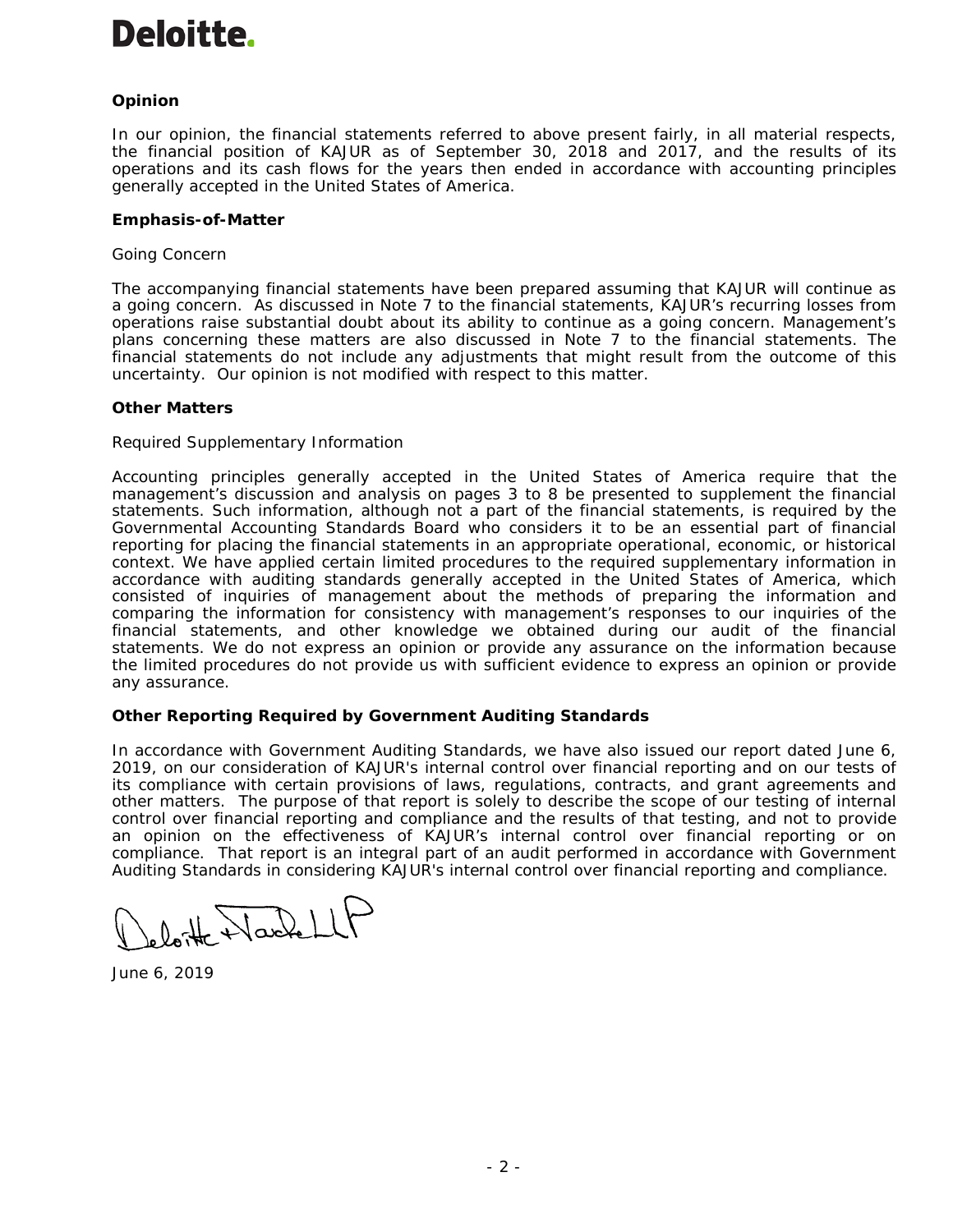Management's Discussion and Analysis Years Ended September 30, 2018 and 2017

#### **Overview**

The Kwajalein Atoll Joint Utilities Resources (KAJUR) was incorporated under the laws of the Republic of the Marshall Islands in September 1990. KAJUR was originally established as a private entity governed by the Kwajalein Atoll Development Authority (KADA) Board of Directors. In October 1999, RepMar and KADA awarded a two year management contract to the American Samoa Power Authority (ASPA) to assume operational control of KAJUR. This management contract was extended for an additional two years and in April of 2003, ASPA's contract expired.

In May of 2006, the RMI Cabinet officially approved the transfer of all management responsibilities for KAJUR to the RMI Combined Utility Board of Directors as a component unit of RepMar. KAJUR is currently the sole provider of Electricity, Potable Water and Sanitation Services for the community of Ebeye, which also include Gugeegue and smaller island communities connected to Ebeye by the causeway. At the closing of FY2018, KAJUR has under its employment a total of seventy seven (77) employees working in all three functional elements of its operational structure.

In September of 2015, a \$19.02 million project was awarded to RMI and KAJUR under a multicountry grant scheme provided by the US government, the Australian government, and the Asian Development Bank. Under this grant, the Ebeye Water Supply and Sanitation Project (EWSSP) continues to make notable improvements in the quality of services KAJUR provides to the community of Ebeye. Two years later in 2017 a new RO plant was commissioned which essentially increase the production and frequency of water distribution by two-fold and brings the community much closer to their ultimate desire for 24/7 fresh water service to the whole island. Other improvement to KAJUR's existing infrastructure now visible on the ground include extension of utility services (water and sanitation) to North Camp, refurbishment of saltwater pump stations, upgrade to freshwater and saltwater networks throughout Ebeye, as well as major improvement to the island's sewage outfall. All these continuing project activities are infusing funds into KAJUR's capital infrastructure as reflected in notable improvements to KAJUR's capital assets.

# **FINANCIAL HIGHTLIGHTS**

KAJUR continues to struggle in its ability to recover cost for the services it provides to the population of 11,000 people in Ebeye. However, as financial and technical experts under the EWSSP project are now engaged with their local counterparts within KAJUR, there is renewed hope that the engagement of younger members of KAJUR's workforce will also build KAJUR's internal capacity and accountability in the operation and maintenance of these advance systems being built under EWSSP.

As in other Pacific utility operations, local capacity building continues to be a top priority area for KAJUR. As such, a select group of KAJUR's EWSSP local counterparts continued direct engagements with off-island experts in financial management, project management, RO plant operation and maintenance, and leak detection capability among others. Unfortunately, Ebeye's limited skilled labor-pool and KAJUR's weak financial position places the organization at a great disadvantage when it comes to competing for younger and higher skilled employees with other competing organizations such as the military base on Kwajalein.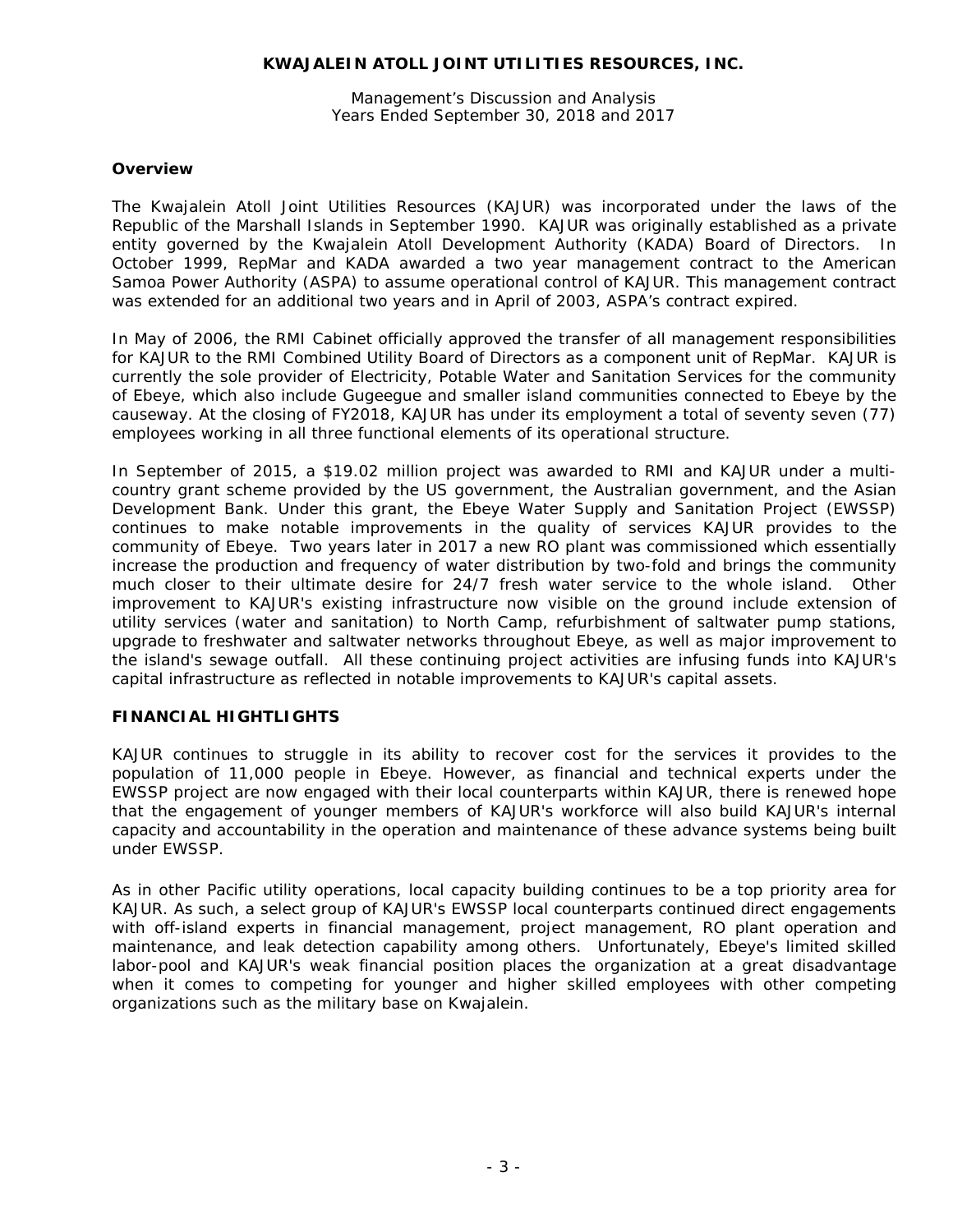Management's Discussion and Analysis, Continued Years Ended September 30, 2018 and 2017

Leading into Fiscal Year 2019, KAJUR is now positioning itself for three major plans that have taken shape and will hopefully make some positive improvements to KAJUR's financial footprint. These changes include the decision to install prepaid electrical meters in all government buildings; decision to install prepaid water meters for all water consumers in Ebeye; and for MEC to provide technical assistance to KAJUR in managing its financial and supply systems. In addition, KAJUR has identified and will soon hire an off-island technical manager with experience in power generation operation and maintenance as well as RO plant operations and maintenance.

KAJUR recognizes the adverse impact other government organizations have on KAJUR when these government agencies fail to budget adequately for their utility needs. Without the installation of prepaid metering on government facilities, KAJUR will continue to have little to no control over unpaid government utility bills. This same principle applies to water being provided to government facilities. Consequently, government organizations have been given notice that starting FY2019, all government facilities will be retrofitted with prepaid electric metering systems. Prepaid water metering systems will follow as soon as the new fresh water and saltwater distribution systems are in place.

KAJUR also recognizes the small "baby steps" it can take immediately to improve its accounting and supply system. As noted from KAJUR's 2018 financial audit exercises, some improvement in KAJUR inventory practices will eliminate most deficiencies noted in this recent financial audit. As such, with assistance from MEC, KAJUR has taken the initial steps toward adopting the same steps MEC took earlier to improve its own supply and inventory systems. Over the course of a six month period, a small group of MEC Finance and Supply staff will make several short trips to Ebeye to help KAJUR set up its supply and inventory systems. Some internal accounting processes within KAJUR have already been modified as part of these overall improvements.

#### **FINANCIAL ANALYSIS OF KAJUR**

The Statement of Net Position and the Statement of Revenues, Expenses and Changes in Net Position provide an indication of KAJUR's financial condition. KAJUR's net position reflects the difference between assets and liabilities. An increase in net position over time typically indicates an improvement in financial condition.

A comparative summary of KAJUR's Statement of Net Position is presented below:

|                                            | 2018                         | 2017                     | 2016                     |
|--------------------------------------------|------------------------------|--------------------------|--------------------------|
| Assets:                                    |                              |                          |                          |
| Current and other assets<br>Capital assets | 1,492,033<br>\$<br>7,720,760 | \$1,613,716<br>5,434,009 | \$1,832,658<br>1,913,316 |
| Total assets                               | 9,212,793                    | 7,047,725                | 3,745,974                |
| Liabilities:                               |                              |                          |                          |
| Current liabilities                        | 5,539,296                    | 3,791,509                | 2,602,142                |
| Net Position:                              |                              |                          |                          |
| Invested in capital assets                 | 7,720,760                    | 5,434,009                | 1,913,316                |
| Restricted                                 | 22,478                       | 22,478                   | 50,000                   |
| Unrestricted                               | (4,069,741)                  | (2, 200, 271)            | (819, 484)               |
| Total net position                         | 3,673,497                    | 3,256,216<br>\$          | 1,143,832<br>\$          |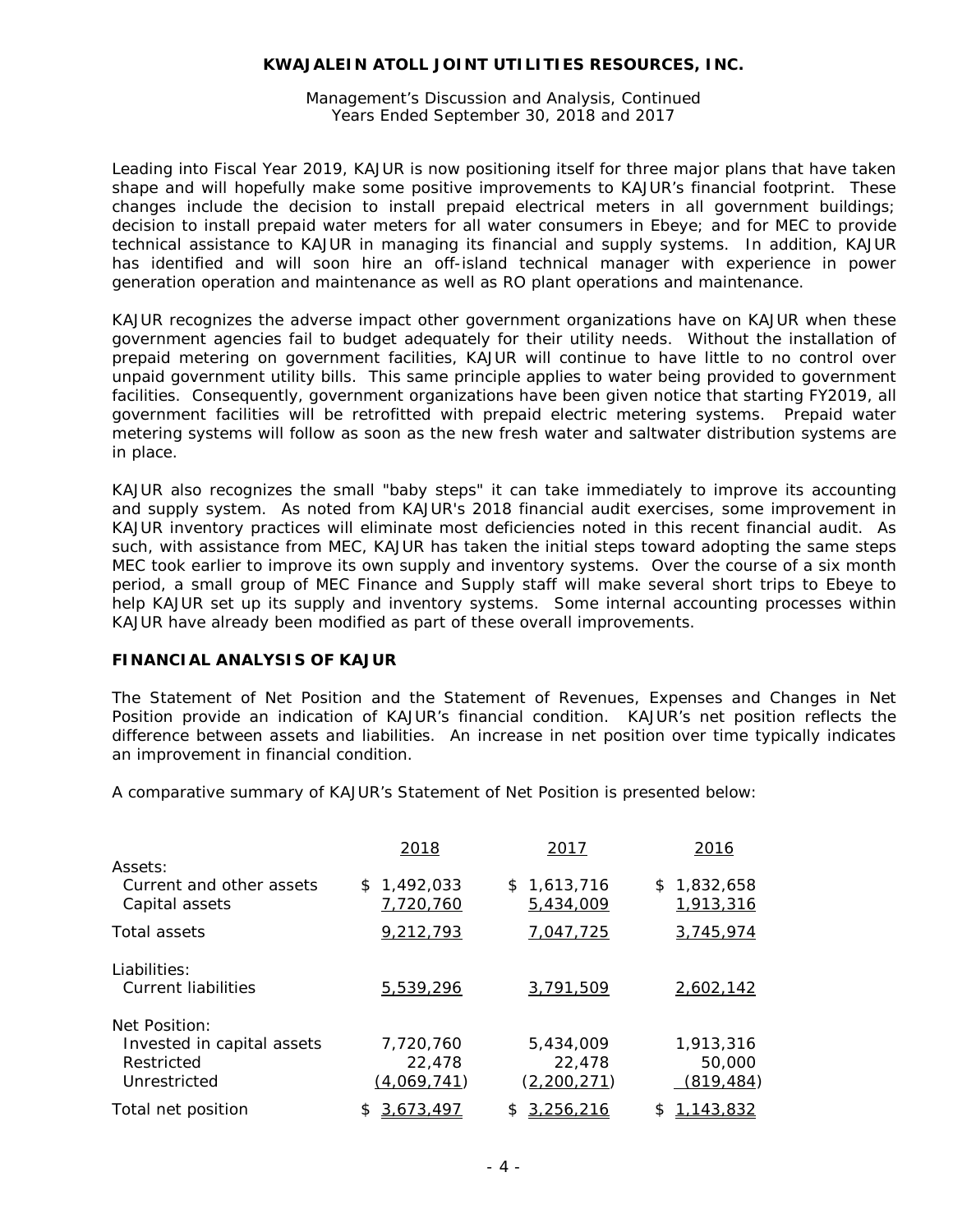Management's Discussion and Analysis, Continued Years Ended September 30, 2018 and 2017

As indicated above, there was a slight decrease in KAJUR current and other assets by \$121,683. On the other hand, KAJUR's capital assets increased substantially by \$2,286,751 for an overall increase in KAJUR's total assets by \$2,165,068 in 2018. This substantial increase in assets is attributed to the continuing infusion of funds for infrastructure from the Ebeye Water Supply and Sanitation Project (EWSSP).

KAJUR is current and up-to-date in its reporting requirement for all RMI taxes including RMI Social Security. However, KAJUR sustained a significant amount in liabilities in 2018. This significant amount is mostly attributed to diesel fuel KAJUR received on credit from the Marshalls Energy Company (MEC) throughout that period and, added on top of that, fuel balance carried over from previous years. By the closing of 2018, the current liabilities for KAJUR increased by \$1,747,787 for a total of \$5,539,296. It is anticipated that approximately two million in allocated subsidy in 2019 from US Compact funds for KAJUR will all be used to bring down this amount to more manageable levels. Several attempts by KAJUR to secure a loan with local banks in Majuro were all rejected by the Combined Utility Board. KAJUR now looks to more aggressive means of collecting its Account Receivables along with other means of generating more revenue as short term alternatives to improving KAJUR's cash position to address this situation.

For the foreseeable future, KAJUR, as a State Owned Enterprise (SOE), will continue to rely heavily on the RMI government for funding support to subsidize services to the community in Ebeye and other nearby island communities in order to maintain tariff at a level that is affordable to these communities.

2018 2017 2016 Revenues: Net operating revenues  $$ 4,146,468 \qquad $ 4,366,109 \qquad $ 4,159,744$ Non-operating revenues 1,327,860 1,327,860 1,377,860 Capital contributions 2,792,744 3,213,670 - Total revenues  $8,267,072$   $8,907,639$   $5,537,604$ Expenses: Net operating expenses  $7,718,537$  6,697,820 5,693,503 Non-operating expenses 131,254 97,435 Total expenses  $\frac{7,849,791}{2,849,791}$   $\frac{6,795,255}{2,693,503}$ Change in net position \$ 417,281 \$ 2,112,384 \$ (155,899)

A comparative summary of KAJUR's Statement of Revenues, Expenses and Changes in Net Position is presented below:

The Statement of Revenues, Expenses and Changes in Net Position identifies the various revenue and expense items that impacted change in net position. As indicated above, KAJUR's total revenues decreased from \$8,907,639 in FY17 to \$8,267,072 in FY18. This decrease can be attributed to electrical generator breakdown that started toward the end of FY18 forcing KAJUR to go into rotating black-outs for half of the island. It is also important to note that Ebeye's main source of water comes from its Saltwater Water Reverse Osmosis (SWRO) Plant. As the plant needs power to produce water, the power situation that occurred in early September 2018 also had a slight impact on KAJUR's revenue generated from water. See chart below for a closer analysis of KAJUR's income and their sources.

The graph below shows a comparative analysis of revenue trends from major components of KAJUR's operating revenues for both 2017 and 2018.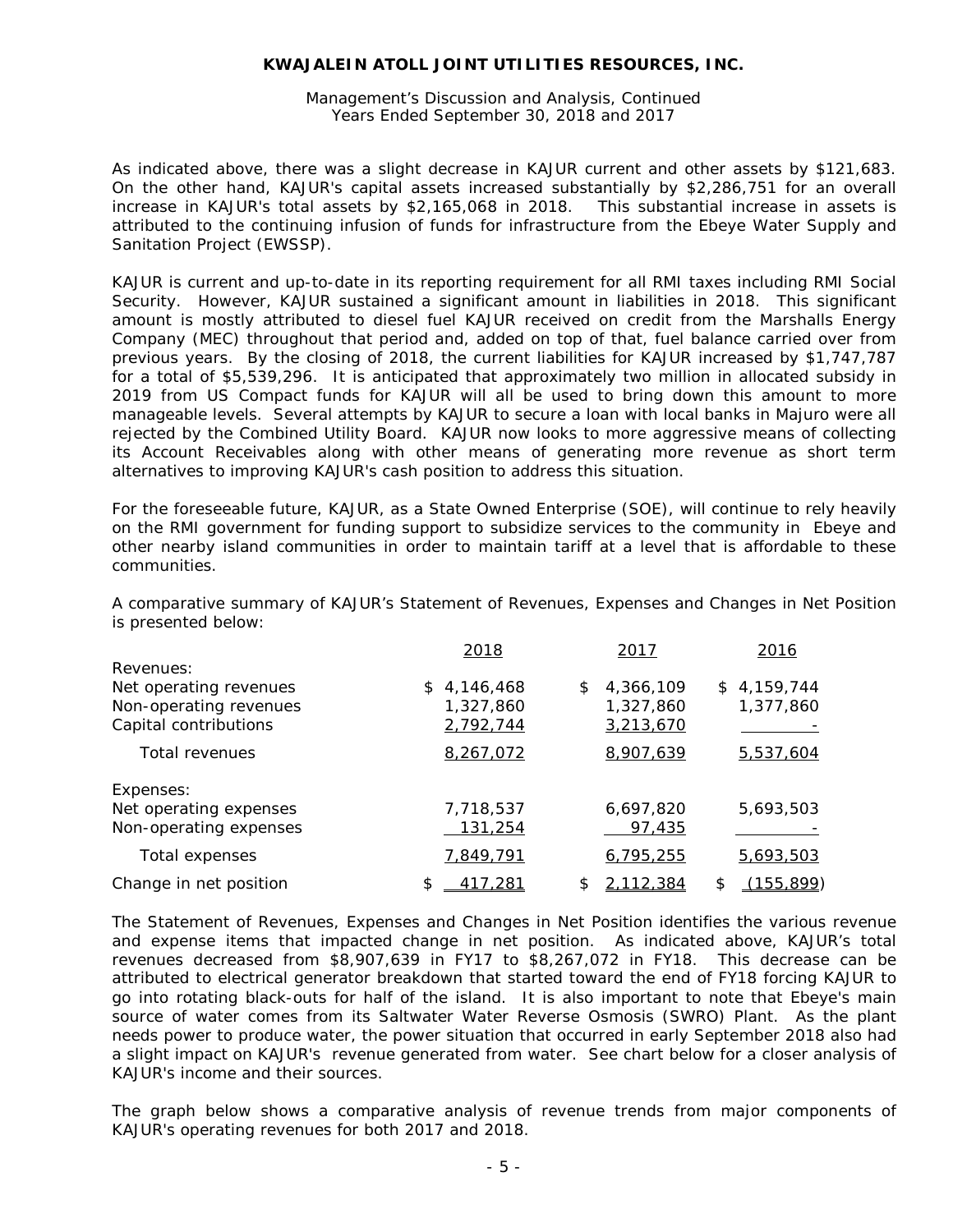Management's Discussion and Analysis, Continued Years Ended September 30, 2018 and 2017



As expected, fuel and lube continued to be the leading expense items among KAJUR's operational expenses. The increase in operating expense from \$6,697,820 to \$7,718,537 (\$1,020,717 increase) can also be attributed to the unforeseen power situation described above. To help minimize the adverse impact that the power situation had on the community of Ebeye, fuel was provided at no charge to major businesses who own private generators to continuously run their generators during the whole period that the island was running on one and one-half power generation units. Employee wages also increased significantly by \$145,424. This increase in employee wages is attributed to employees overtime both as a result of added work imposed on KAJUR resulting from upgrades being done on KAJUR's water and sanitation as well as overtime needed for bunkering operations during bi-weekly fuel when employees are required to work extended hours to ensure a quick turn-around time for vessels that normally deliver fuel for Ebeye. It is also important to note that of all 77 employees that now work for KAJUR, sixty employees or seventy-eight percent at the "low" spectrum of KAJUR's payscale. The major components of KAJUR's operational expenses are highlighted in the graph below.



See graph below for a comparative analysis of major components of KAJUR's operating expenses for both 2017 and 2018.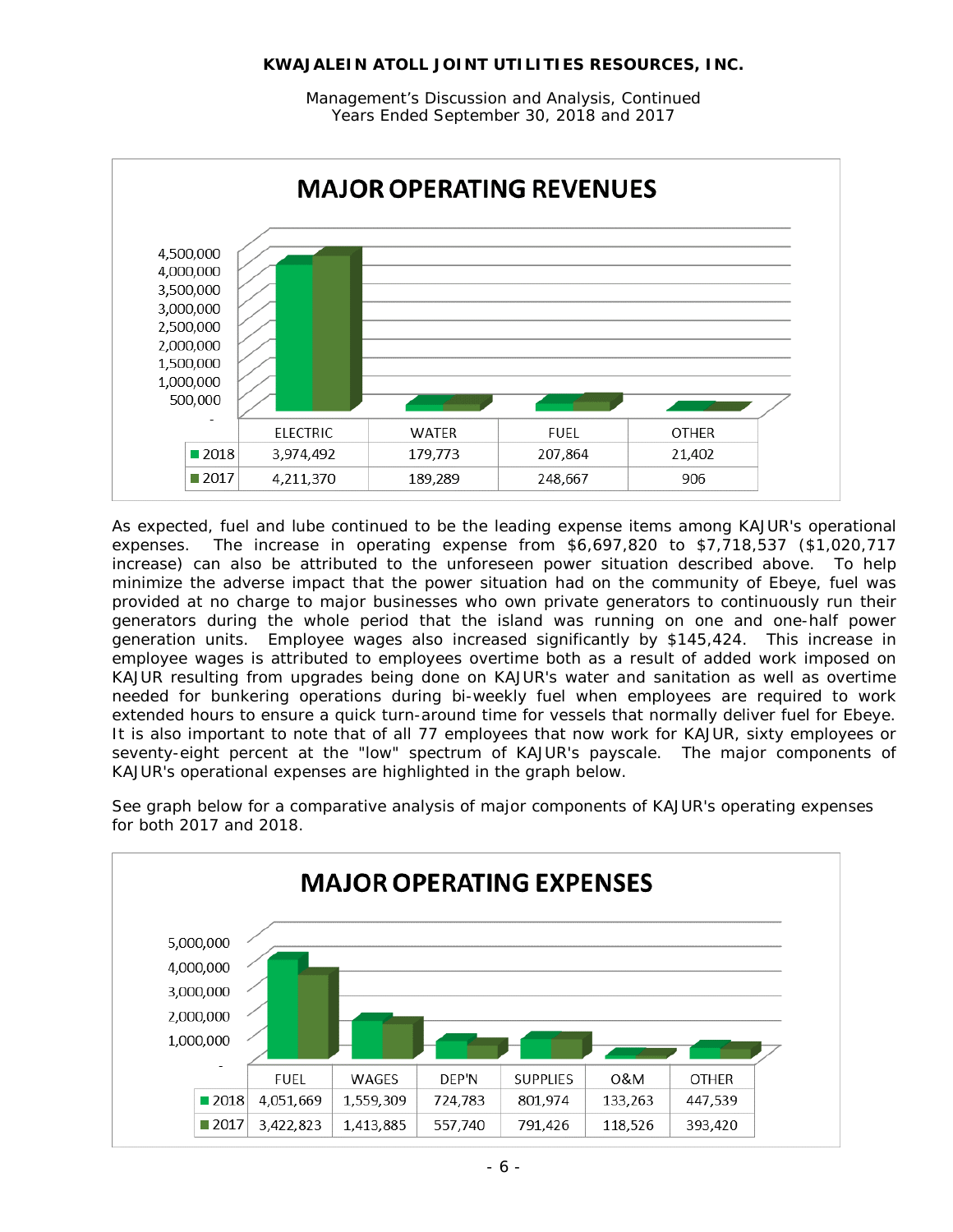Management's Discussion and Analysis, Continued Years Ended September 30, 2018 and 2017

#### **CAPITAL ASSETS**

Over the past three years, KAJUR acquired major investments in capital assets from the Ebeye Water Supply and Sanitation Project (EWSSP). A summary of KAJUR's capital assets for the past three years is presented below:

|                               | 2018            | 2017            | 2016            |
|-------------------------------|-----------------|-----------------|-----------------|
| Plant and machinery           | \$<br>5,424,285 | 5,405,697<br>\$ | \$<br>5,378,323 |
| Distribution system           | 2,167,074       | 2,134,149       | 2,056,634       |
| Water system                  | 5,291,945       | 1,965,890       | 1,635,775       |
| Other equipment               | 2,415,876       | 2,324,248       | 2,166,208       |
|                               | 15,297,180      | 11,829,984      | 11,236,940      |
| Less accumulated depreciation | (10, 430, 830)  | (9,834,004)     | (9,380,398)     |
|                               | 4,868,350       | 1,995,980       | 1,856,542       |
| Construction in progress      | 2,852,110       | 3,438,029       | 56,774          |
|                               | 7,720,460       | 5,434,009       | 1,913,316       |

Please refer to note 5 to the accompanying financial statements for additional information regarding KAJUR's capital assets.

Management's Discussion and Analysis for the year ended September 30, 2017 is set for in the report on the audit of KAJUR's financial statements dated June 5, 2018. That Discussion and Analysis explains the major factors impacting the FY 2017 financial statements and may be obtained from the contact information below.

#### **FUTURE OUTLOOK ON SUSTAINABILITY**

KAJUR's future outlook on sustainability remains bleak. To sustain its services, KAJUR continues to depend heavily on the US and RMI governments to help cover for over three million gap (2018) that is needed yearly to maintain essential utility services to Ebeye and Gugeegue. As discussed in earlier part of this report, electric sales remain the top source of revenue generation for KAJUR. However, as depicted in the chart below, it is obviously becoming more costly for KAJUR to generate electricity as the aging generators gets closer to retirement. Two major projects - the EWSSP (\$19M), which is currently being implemented and the Ebeye Solar Project (\$10M), which is tentatively scheduled for bid-out in May 2019 are providing greater likelihood of a more sustainable future for KAJUR.

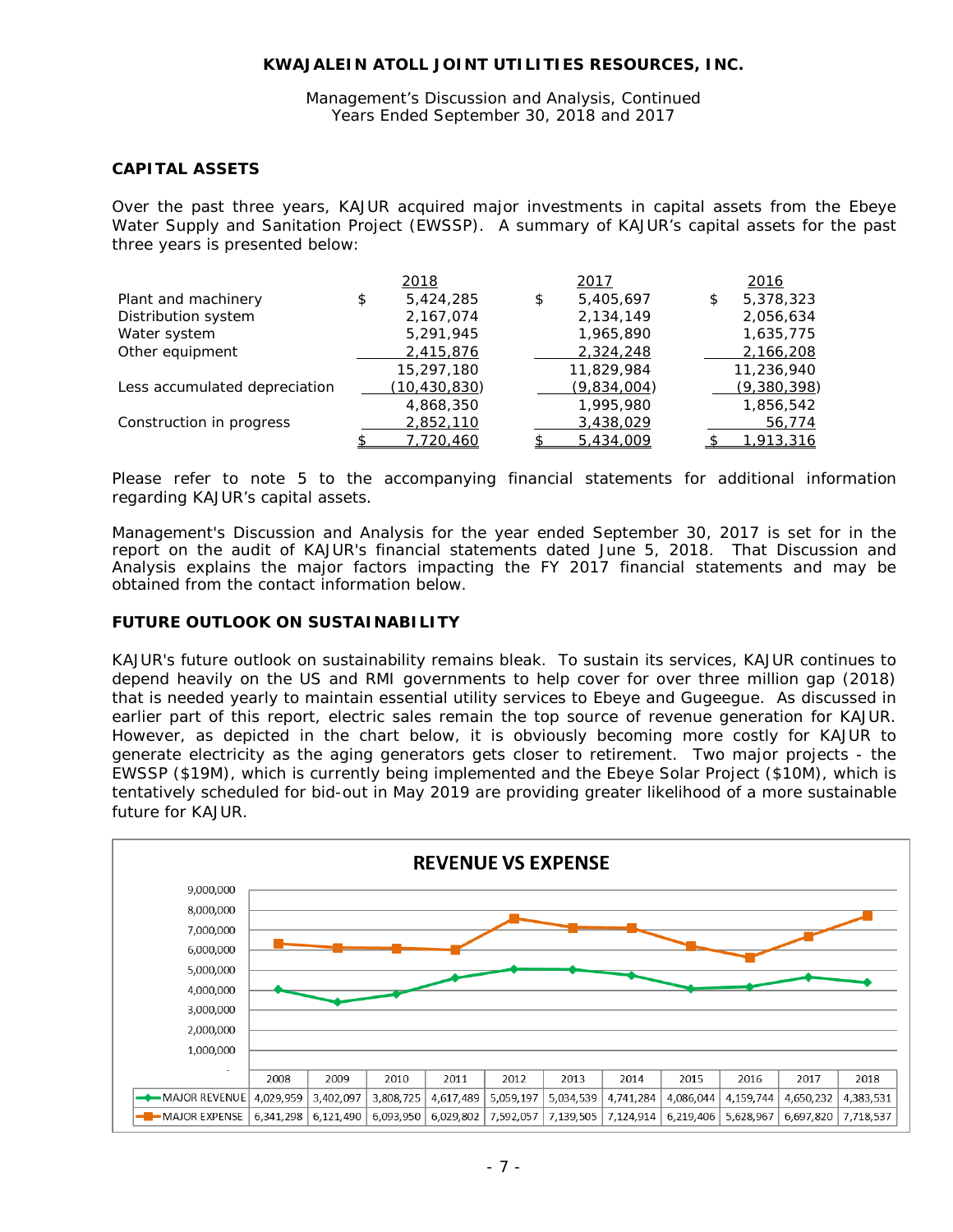Management's Discussion and Analysis, Continued Years Ended September 30, 2018 and 2017

# **KAJUR'S FOCUS IN THE COMING FISCAL YEAR**

The following are KAJUR's focus for the coming year:

- 1. Hire a Technical Manager for KAJUR primarily to help management build KAJUR's local capacity to operate and maintain its power generation and RO water production systems and build within KAJUR a culture of learning and professional growth.
- 2. Update KAJUR's strategic plan and formulate a clear direction that will lead KAJUR toward selfdependency and sustainability.
- 3. Establish a more proactive approach toward information sharing with EWSSP stakeholders including donor countries, local and national government, as well as communities of Ebeye and neighboring islands.
- 4. Further strengthen KAJUR's capacity within its supply and inventory system through technical support from MEC.
- 5. Further strengthen KAJUR's data collection cababilities.
- 6. Reshuffle employees within KAJUR to beef-up areas that are in greater need of support without incurring substantial overhead cost and encourage cross-utilization of employees where appropriate.
- 7. Active look for other means for KAJUR to generate more revenues and lower amount owed to MEC.

# **ADDITIONAL FINANCIAL INFORMATION**

This discussion and analysis is designed to provide KAJUR's customers and other interested parties with an overview of KAJUR's financial operations and financial condition. Should the reader have questions regarding the information included in this report or wish to request additional financial information, please contact the Kwajalein Atoll Joint Utility Resources, Inc manager at PO Box 5819, Ebeye MH 96970.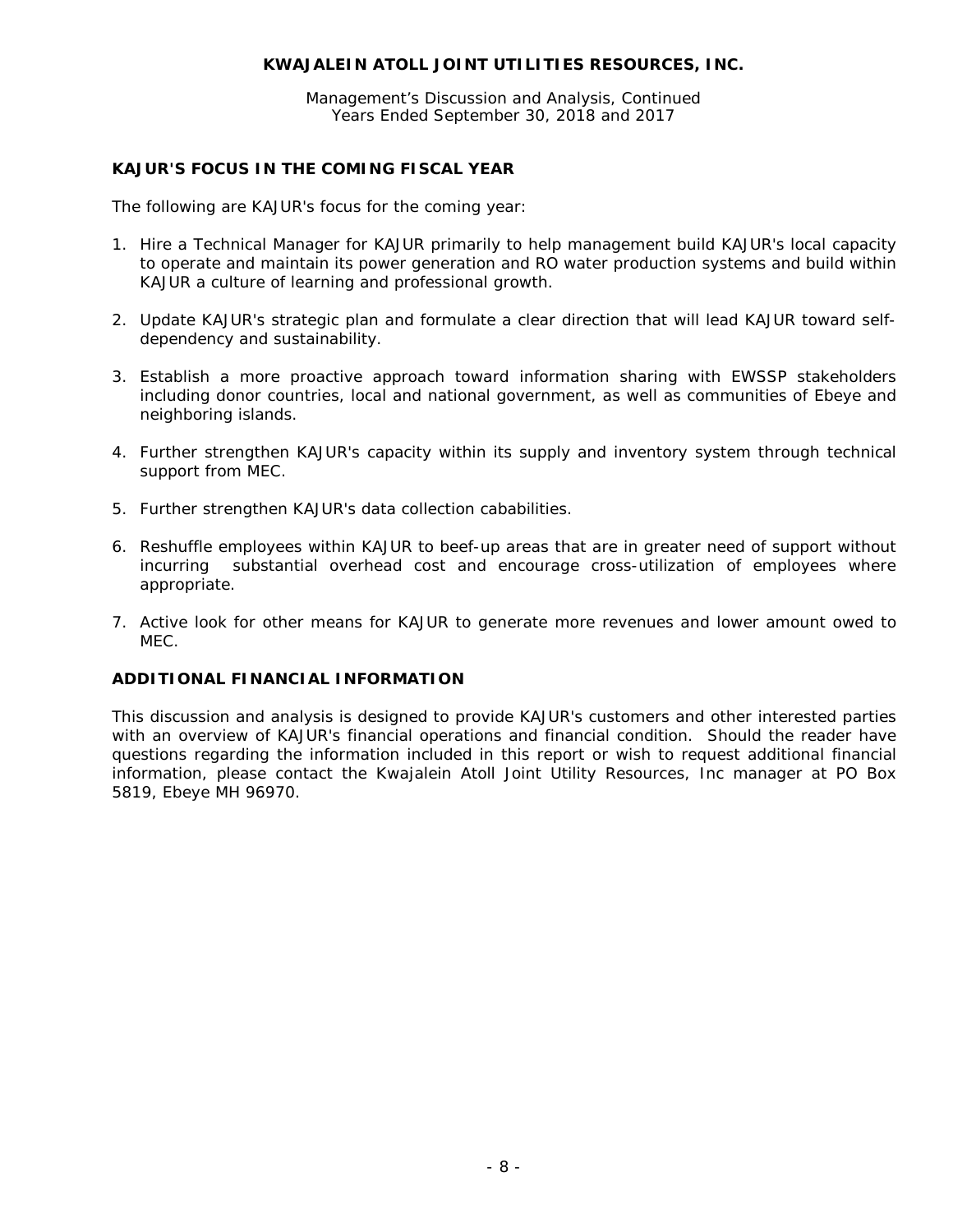#### Statements of Net Position September 30, 2018 and 2017

|                                                                                                                                                             | 2018                                                            | 2017                                                             |
|-------------------------------------------------------------------------------------------------------------------------------------------------------------|-----------------------------------------------------------------|------------------------------------------------------------------|
| <b>ASSETS</b>                                                                                                                                               |                                                                 |                                                                  |
| Current assets:<br>Cash                                                                                                                                     | \$<br>299,210                                                   | \$<br>398,277                                                    |
| Receivables:<br>Utility<br><b>Affiliates</b><br>Due from related party<br>Due from grantor<br>Employees<br>Other                                            | 2,392,030<br>1,159,329<br>154,358<br>47,552<br>9,001<br>275,681 | 2,180,568<br>1,137,745<br>131,968<br>212,449<br>7,784<br>150,136 |
| Less allowance for doubtful accounts                                                                                                                        | 4,037,951<br>(3,560,137)                                        | 3,820,650<br>(3,323,074)                                         |
| Total receivables, net                                                                                                                                      | 477,814                                                         | 497,576                                                          |
| Prepaid expenses<br>Inventories                                                                                                                             | 61,531<br>653,478                                               | 149,430<br>538,412                                               |
| Total current assets                                                                                                                                        | 1,492,033                                                       | 1,583,695                                                        |
| Noncurrent assets:<br>Deposits for capital assets acquisition<br>Capital assets:<br>Nondepreciable<br>Other capital assets, net of accumulated depreciation | 2,852,110<br>4,868,650                                          | 30,021<br>3,438,029<br>1,995,980                                 |
| Total noncurrent assets                                                                                                                                     | 7,720,760<br>9,212,793                                          | 5,464,030<br>\$<br>7,047,725                                     |
| <b>LIABILITIES AND NET POSITION</b>                                                                                                                         |                                                                 |                                                                  |
| Current liabilities:<br>Accounts payable<br>Due to affiliates<br><b>Accrued liabilities</b><br>Unearned revenue<br><b>Total current liabilities</b>         | \$<br>384,863<br>5,032,966<br>46,591<br>74,876<br>5,539,296     | 75,026<br>\$<br>3,619,001<br>30,323<br>67,159<br>3,791,509       |
| Contingencies                                                                                                                                               |                                                                 |                                                                  |
| Net position:<br>Net investment in capital assets<br>Restricted<br>Unrestricted                                                                             | 7,720,760<br>22,478<br>(4,069,741)                              | 5,434,009<br>22,478<br>(2, 200, 271)                             |
| Total net position                                                                                                                                          | 3,673,497                                                       | 3,256,216                                                        |
|                                                                                                                                                             | \$9,212,793                                                     | 7,047,725<br>\$                                                  |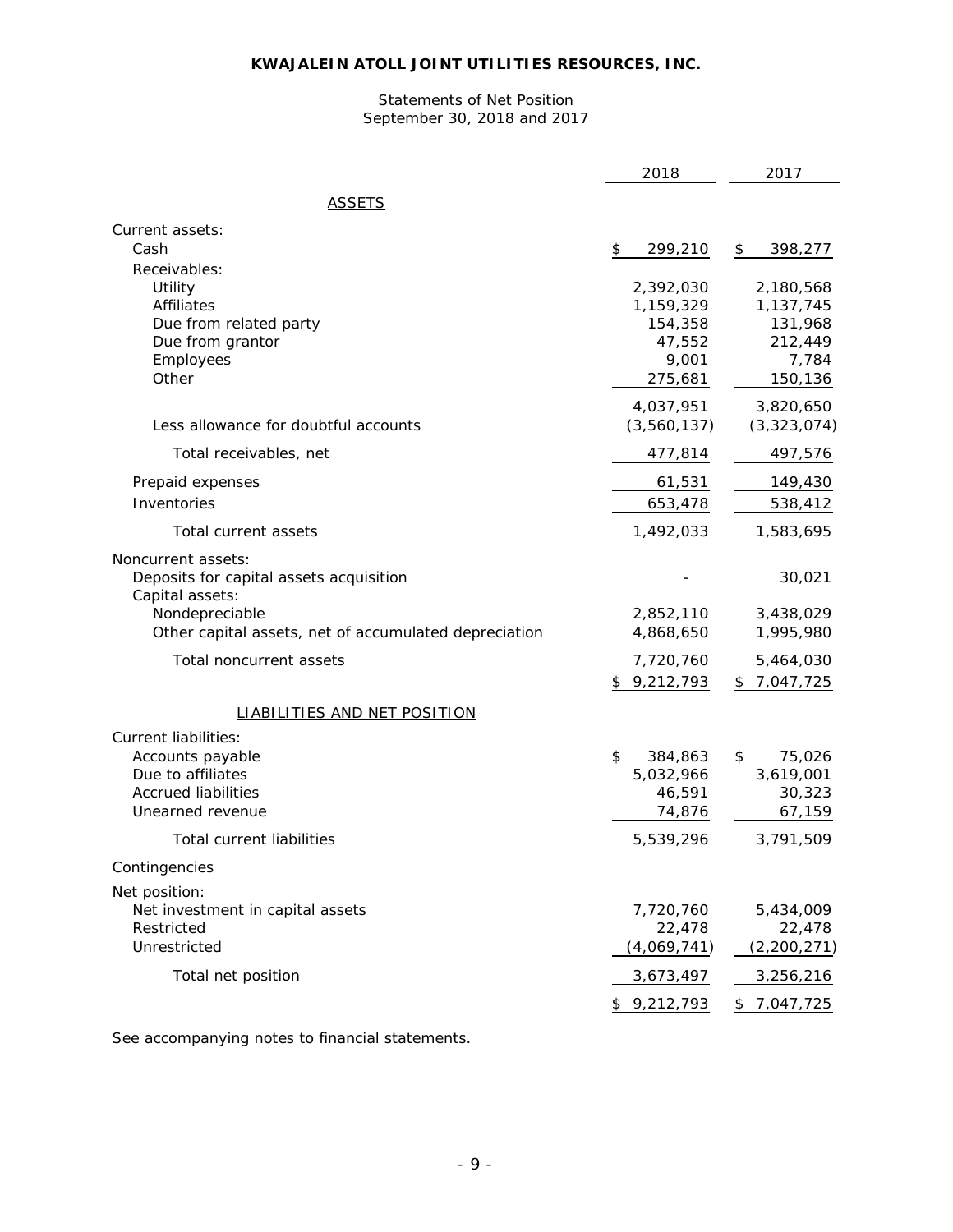# Statements of Revenues, Expenses and Changes in Net Position Years Ended September 30, 2018 and 2017

|                                                                                                                                                                                                                                                                                                                                                  | 2018                                                                                                                                                        | 2017                                                                                                                                                        |
|--------------------------------------------------------------------------------------------------------------------------------------------------------------------------------------------------------------------------------------------------------------------------------------------------------------------------------------------------|-------------------------------------------------------------------------------------------------------------------------------------------------------------|-------------------------------------------------------------------------------------------------------------------------------------------------------------|
| Operating revenues:<br>Electric and service billings<br>Fuel sales<br>Water<br>Other                                                                                                                                                                                                                                                             | \$3,974,492<br>207,864<br>179,773<br>21,402                                                                                                                 | \$4,211,370<br>248,667<br>189,289<br>906                                                                                                                    |
| Total operating revenues                                                                                                                                                                                                                                                                                                                         | 4,383,531                                                                                                                                                   | 4,650,232                                                                                                                                                   |
| Less provision for doubtful accounts                                                                                                                                                                                                                                                                                                             | (237, 063)                                                                                                                                                  | (284, 123)                                                                                                                                                  |
| Total net operating revenues                                                                                                                                                                                                                                                                                                                     | 4,146,468                                                                                                                                                   | 4,366,109                                                                                                                                                   |
| Operating expenses:<br><b>Fuel and lubricants</b><br>Salaries, wages and benefits<br>Supplies and materials<br>Depreciation<br>Travel and transportation<br>Operations and maintenance<br>Contractual services<br>Communications<br>Rental<br>Insurance<br>Board activities<br>Entertainment<br>Bank charges<br>Membership fees<br>Miscellaneous | 4,051,669<br>1,559,309<br>801,974<br>724,783<br>141,608<br>133,263<br>115,173<br>64,837<br>26,268<br>22,800<br>20,068<br>18,811<br>3,991<br>3,983<br>30,000 | 3,422,823<br>1,413,885<br>791,426<br>557,740<br>163,906<br>118,526<br>62,080<br>32,465<br>26,268<br>16,536<br>21,388<br>10,139<br>5,908<br>10,730<br>44,000 |
| Total operating expenses                                                                                                                                                                                                                                                                                                                         | 7,718,537                                                                                                                                                   | 6,697,820                                                                                                                                                   |
| Operating loss                                                                                                                                                                                                                                                                                                                                   | (3,572,069)                                                                                                                                                 | (2, 331, 711)                                                                                                                                               |
| Nonoperating revenues (expenses):<br>Compact funding<br>Loss on write-off of capital assets                                                                                                                                                                                                                                                      | 1,327,860<br>(131, 254)                                                                                                                                     | 1,327,860<br>(97, 435)                                                                                                                                      |
| Total nonoperating revenues, net                                                                                                                                                                                                                                                                                                                 | <u>1,196,606</u>                                                                                                                                            | 1,230,425                                                                                                                                                   |
| Loss before capital contributions                                                                                                                                                                                                                                                                                                                | (2, 375, 463)                                                                                                                                               | (1, 101, 286)                                                                                                                                               |
| Capital contributions                                                                                                                                                                                                                                                                                                                            | 2,792,744                                                                                                                                                   | 3,213,670                                                                                                                                                   |
| Change in net position                                                                                                                                                                                                                                                                                                                           | 417,281                                                                                                                                                     | 2,112,384                                                                                                                                                   |
| Net position at beginning of year                                                                                                                                                                                                                                                                                                                | 3,256,216                                                                                                                                                   | 1,143,832                                                                                                                                                   |
| Net position at end of year                                                                                                                                                                                                                                                                                                                      | \$3,673,497                                                                                                                                                 | \$3,256,216                                                                                                                                                 |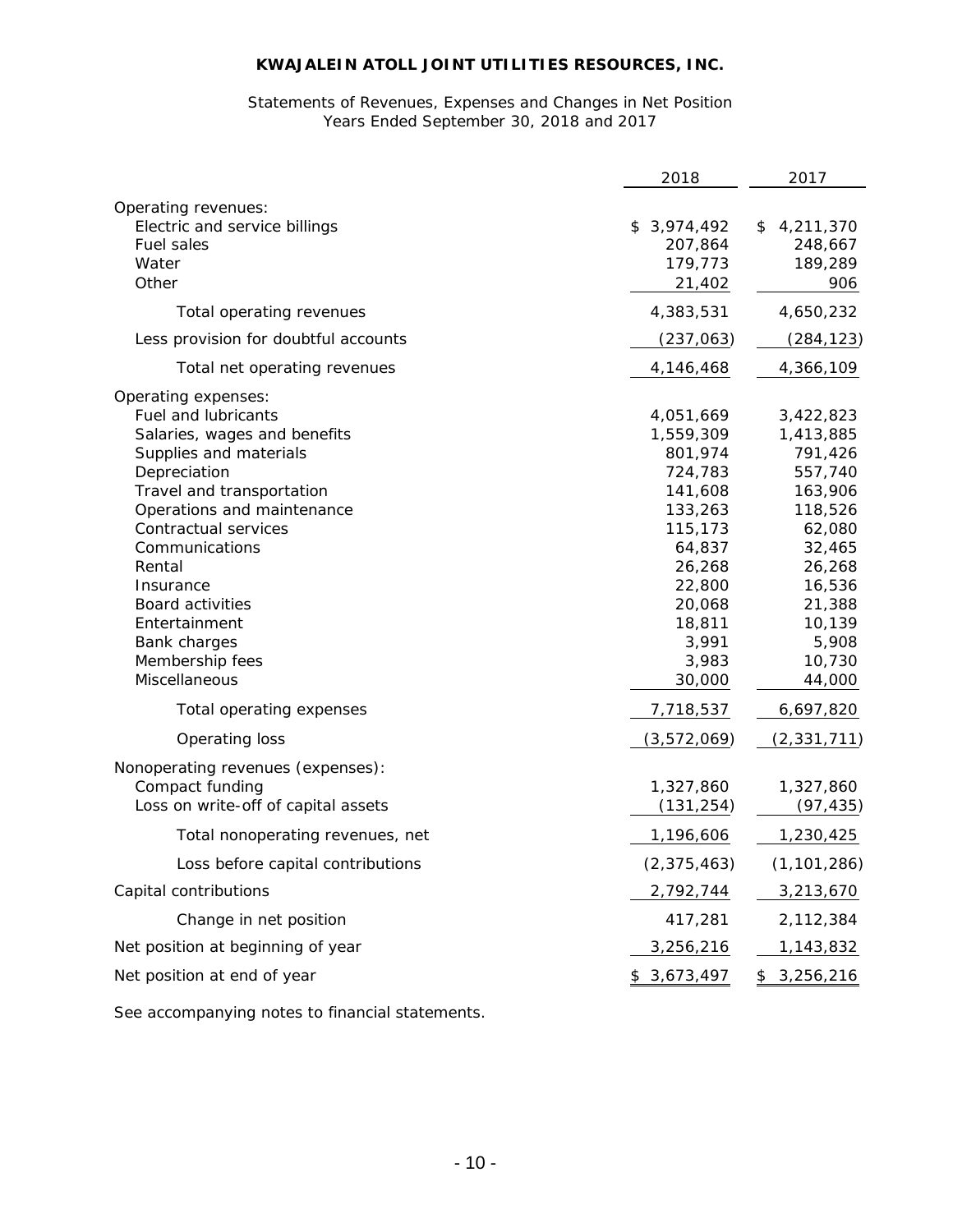# Statements of Cash Flows Years Ended September 30, 2018 and 2017

|                                                                                                                                                                                                                                                                                                           | 2018                                                              | 2017                                                          |
|-----------------------------------------------------------------------------------------------------------------------------------------------------------------------------------------------------------------------------------------------------------------------------------------------------------|-------------------------------------------------------------------|---------------------------------------------------------------|
| Cash flows from operating activities:<br>Cash received from customers<br>Cash payments to suppliers for goods and services<br>Cash payments to employees for services                                                                                                                                     | 4,175,164<br>\$<br>(3, 737, 494)<br>(1, 544, 574)                 | 4,213,085<br>\$<br>(3, 152, 678)<br>(1, 409, 584)             |
| Net cash used for operating activities                                                                                                                                                                                                                                                                    | (1, 106, 904)                                                     | (349, 177)                                                    |
| Cash flows from noncapital financing activities:<br>Operating subsidies received from RepMar                                                                                                                                                                                                              | 1,327,860                                                         | 1,327,860                                                     |
| Cash flows from capital and related financing activities:<br>Acquisition and construction of capital assets                                                                                                                                                                                               | (320, 023)                                                        | (906, 727)                                                    |
| Net change in cash                                                                                                                                                                                                                                                                                        | (99,067)                                                          | 71,956                                                        |
| Cash at beginning of year                                                                                                                                                                                                                                                                                 | 398,277                                                           | 326,321                                                       |
| Cash at end of year                                                                                                                                                                                                                                                                                       | 299,210<br>\$                                                     | \$<br>398,277                                                 |
| Reconciliation of operating loss to net cash used for<br>operating activities:<br>Operating loss<br>Adjustments to reconcile operating loss to net cash<br>used for operating activities:<br>Depreciation<br>Provision for doubtful accounts<br>(Increase) decrease in assets:<br>Receivables:<br>Utility | \$ (3,572,069)<br>724,783<br>237,063<br>(211, 462)                | \$(2,331,711)<br>557,740<br>284,123<br>(147, 782)             |
| Affiliate<br>Employees<br>Other<br>Prepaid expenses<br>Inventories<br>Increase in liabilities:<br>Accounts payable                                                                                                                                                                                        | (21, 584)<br>(1, 217)<br>16,962<br>87,899<br>(115,066)<br>309,837 | 93,584<br>(272)<br>(384, 052)<br>236,480<br>153,346<br>21,859 |
| Due to affiliates                                                                                                                                                                                                                                                                                         | 1,413,965                                                         | 1,164,864                                                     |
| Unearned revenue<br>Other current and accrued liabilities                                                                                                                                                                                                                                                 | 7,717<br>16,268                                                   | 1,103<br>1,541                                                |
| Net cash used for operating activities                                                                                                                                                                                                                                                                    | (1, 106, 904)<br>\$                                               | (349, 177)<br>\$                                              |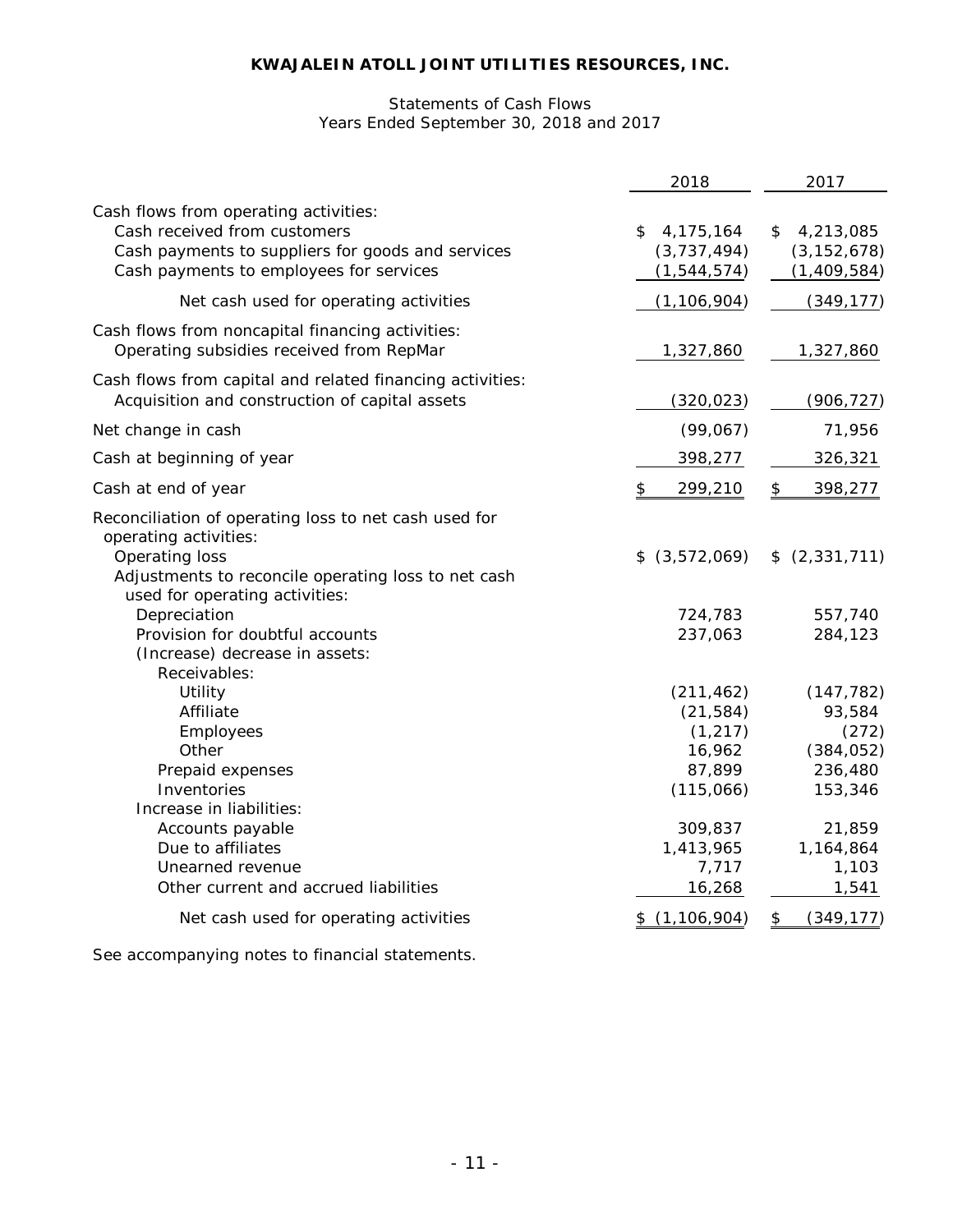# Years Ended September 30, 2018 and 2017 Statements of Cash Flows, Continued

|                                                                                                     | 2018                                   | 2017                                  |
|-----------------------------------------------------------------------------------------------------|----------------------------------------|---------------------------------------|
| Noncash capital and related financing activities:                                                   |                                        |                                       |
| Ebeye Water Supply and Sanitation Project contributions:<br>Capital assets<br>Capital contributions | \$<br>2,792,744<br>(2, 792, 744)       | \$<br>3,213,670<br>(3, 213, 670)      |
|                                                                                                     |                                        |                                       |
| Write-off of capital assets:                                                                        |                                        |                                       |
| Capital assets<br>Accumulated depreciation<br>Loss on write-off of capital assets                   | \$<br>(259, 211)<br>127,957<br>131,254 | \$<br>(201, 569)<br>104,134<br>97,435 |
|                                                                                                     |                                        |                                       |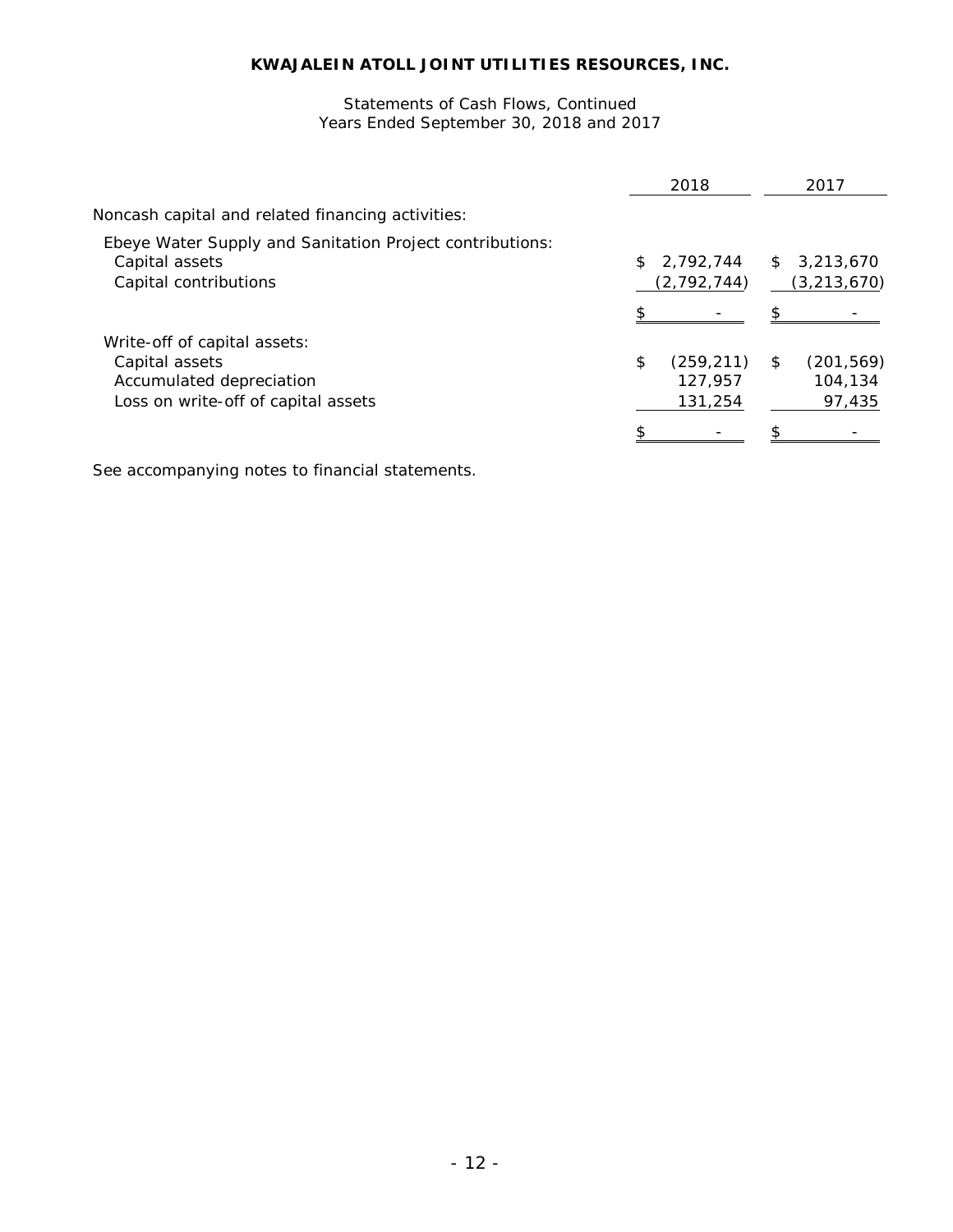Notes to Financial Statements September 30, 2018 and 2017

#### (1) Organization

The Kwajalein Atoll Joint Utilities Resources, Inc. (KAJUR), a component unit of the Republic of the Marshall Islands, was incorporated under the laws of the Republic of the Marshall Islands (RepMar) on September 13, 1990, to generate and distribute utilities on the island of Ebeye. On October 19, 1990, the Board of Directors of the Kwajalein Atoll Development Authority (KADA) authorized the transfer of \$14,075,046 in utility plant and equipment to KAJUR.

On May 2, 2006, the Cabinet of RepMar approved the transfer of all management responsibilities of KAJUR to the Board of Directors of the Marshalls Energy Company, Inc., a component unit of RepMar. On July 24, 2006, the Cabinet of RepMar approved the introduction of legislation to the Nitijela (RepMar's legislature) to repeal the enabling legislation that created KADA.

KAJUR is governed by a seven-member RMI Combined Utilities Board of Directors appointed by the Cabinet of RepMar. The RMI Combined Utilities Board of Directors also have governance over the Marshalls Energy Company, Inc. and the Majuro Water and Sewer Company, Inc., which are component units of RepMar.

KAJUR's financial statements are incorporated into the financial statements of RepMar as a component unit.

#### (2) Summary of Significant Accounting Policies

The accounting policies of KAJUR conform to accounting principles generally accepted in the United States of America (GAAP) as applicable to governmental entities, specifically proprietary funds.

KAJUR considers utility and nonutility revenues and costs that are directly related to utility and nonutility operations to be operating revenues and expenses. Revenues and expenses related to financing and other activities are reflected as nonoperating.

GASB Statement No. 34, *Basic Financial Statements - and Management's Discussion and Analysis - for State and Local Governments*, amended by GASB Statement No. 37, *Basic Financial Statements - and Management's Discussion and Analysis - for State and Local Governments: Omnibus,* GASB Statement No. 38, *Certain Financial Statement Note Disclosures,* and GASB Statement No. 61. *The Financial Reporting Entity: Omnibus – an amendment of GASB Statement No. 14 and No. 34*, establish financial reporting standards for governmental entities which require that management's discussion and analysis of the financial activities be included with the basic financial statements and notes and modify certain other financial statement disclosure requirements.

To conform to the requirements of GASB Statement No. 34, equity is presented in the following net position categories:

- *Net investment in capital asset*s consists of capital assets, net of accumulated depreciation and related debt, plus construction or improvement of those assets.
- *Restricted net position* nonexpendable net position subject to externally imposed stipulations that require KAJUR to maintain such permanently. As of September 30, 2018 and 2017, KAJUR does not have nonexpendable restricted net position. Expendable net position whose use by KAJUR is subject to externally imposed stipulations that can be fulfilled by actions of KAJUR pursuant to those stipulations or that expire with the passage of time. As of September 30, 2018 and 2017, KAJUR has expendable restricted net position of \$22,478 for a power plant fuel and waste oil management system upgrade project.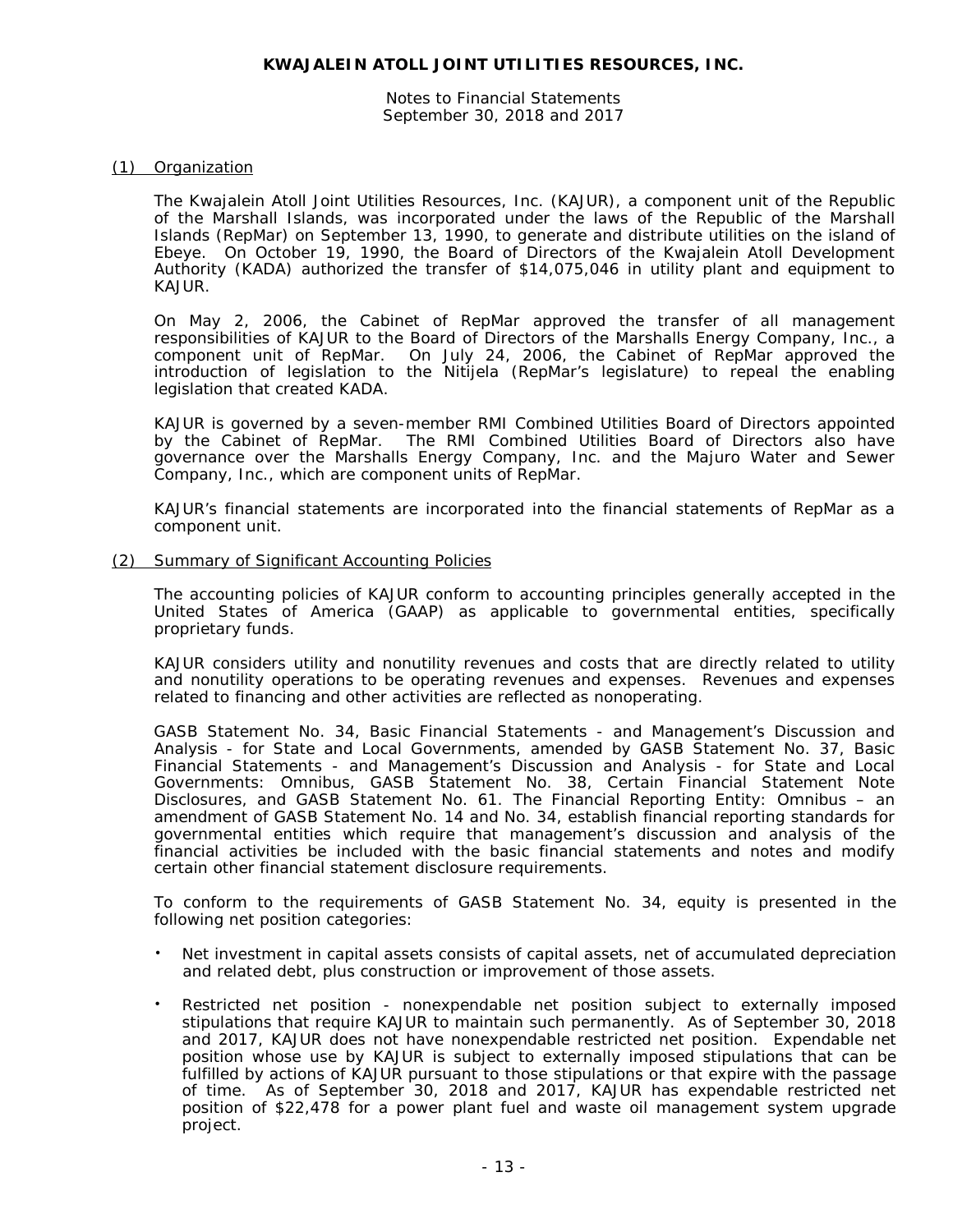Notes to Financial Statements September 30, 2018 and 2017

#### (2) Summary of Significant Accounting Policies, Continued

 *Unrestricted net position* consists of net position, which is not subject to externally imposed stipulations. Unrestricted net position may be designated for specific purposes by action of management or the Board of Directors or may otherwise be limited by contractual agreements with outside parties.

When both restricted and unrestricted resources are available for use for the same purpose, it is KAJUR's policy to use unrestricted resources first, then restricted resources as they are needed.

#### Basis of Accounting

Proprietary funds are accounted for on a flow of economic resources measurement focus. With this measurement focus, all assets and deferred outflows of resources, and liabilities and deferred inflows of resources associated with the operation of the fund are included in the statements of net position. Proprietary fund operating statements present increases and decreases in net position. The accrual basis of accounting is utilized by proprietary funds. Under this method, revenues are recorded when earned and expenses are recorded at the time liabilities are incurred.

#### Revenue Recognition

Sales of electricity and water are recorded as billed to customers on a monthly billing cycle basis. Unbilled revenues are not accrued as the most recent meter reading date approximates the end of the reporting period.

#### Cash

Custodial credit risk is the risk that, in the event of a bank failure, KAJUR's deposits may not be returned. Such deposits are not covered by depository insurance and are either uncollateralized or collateralized with securities held by the pledging financial institution or held by the pledging financial institution but not in the depositor-government's name. KAJUR does not have a deposit policy for custodial credit risk.

For purposes of the statements of net position and cash flows, cash is defined as cash on hand and cash in checking accounts. As of September 30, 2018 and 2017, the carrying amount of cash was \$299,210 and \$398,277, respectively, and the corresponding bank balances were \$321,235 and \$400,239, respectively. Of the bank balances, \$48,255 and \$24,580, respectively, are maintained in financial institutions subject to Federal Deposit Insurance Corporation (FIDC) insurance. Bank deposits of \$272,980 and \$375,659, respectively, are maintained in financial institutions not subject to depository insurance. As of September 30, 2018 and 2017, bank deposits in the amount of \$48,255 and \$24,580, respectively, were subject to FDIC insurance. KAJUR does not require collateralization of its cash deposits; therefore, deposit levels in excess of FDIC insurance coverage are uncollateralized. Accordingly, these deposits are exposed to custodial credit risk.

#### Receivables

KAJUR provides electric services to government agencies, businesses and individuals located on the island of Ebeye and bills for these services on a monthly basis. The allowance for doubtful accounts is stated at an amount which management believes will be adequate to absorb possible losses on accounts receivable that may become uncollectible based on evaluations of the collectability of these accounts and prior collection experience. The allowance is established through a provision for bad debts charged to expense. Bad debts are charged off against the allowance on the specific identification method. Receivables are not collateralized.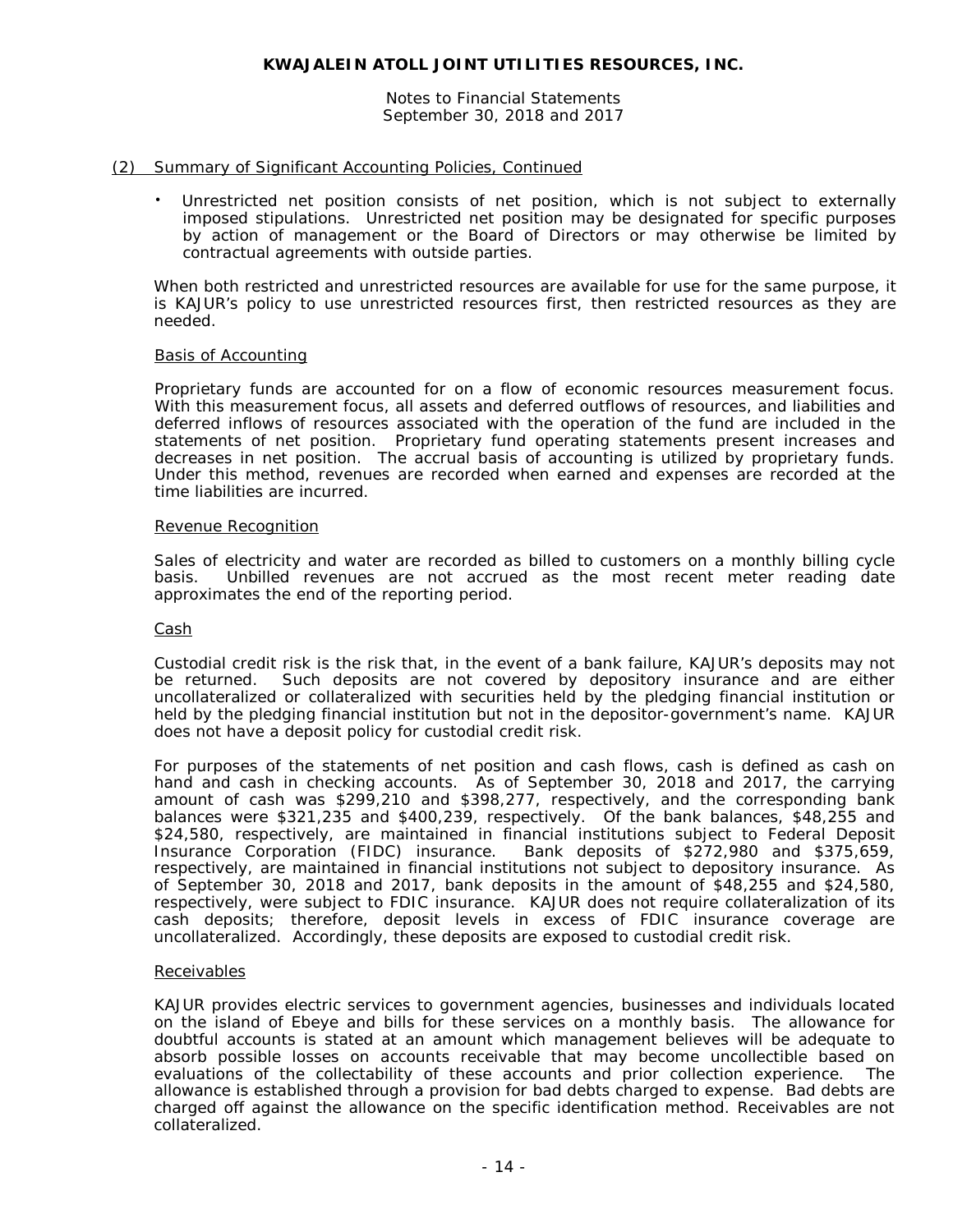Notes to Financial Statements September 30, 2018 and 2017

#### (2) Summary of Significant Accounting Policies, Continued

#### Inventories

Inventories of fuel and supplies are stated at the lower of cost (first-in, first-out) or market (net realizable value) at September 30, 2018 and 2017. Bulk fuel inventories are held for power plant use.

#### Prepayments

Certain payments to vendors or persons for goods and services reflect costs applicable to future accounting periods and are recorded as prepaid expenses in the accompanying financial statements.

#### Plant and Equipment

KAJUR does not have a formal capitalization policy for plant and equipment; however, items with a cost that equals or exceeds \$500 are generally capitalized at the time of acquisition. Depreciation of plant and equipment is calculated using the straight-line method based on the estimated useful lives of the respective assets, which are as follows:

| Plant and machinery | 20 - 25 years |
|---------------------|---------------|
| Distribution system | 20 - 25 years |
| Water system        | 20 - 25 years |
| Other equipment     | 5 years       |

#### Deferred Outflows of Resources

In addition to assets, the statement of net position will sometimes report a separate section for deferred outflows of resources. This separate financial statement element represents a consumption of net position that applies to a future period and so will not be recognized as an outflow of resources (deduction of net position) until then. KAJUR has no items that qualify for reporting in this category.

#### Deferred Inflows of Resources

In addition to liabilities, the statement of net position will sometimes report a separate section for deferred inflows of resources. This separate financial statement element represents an acquisition of net position that applies to a future period and so will not be recognized as an inflow of resources (additions to net position) until then. KAJUR has no items that qualify for reporting in this category.

#### **Taxes**

Corporate profits are not subject to income tax in the Republic of the Marshall Islands. The Government of the Republic of the Marshall Islands imposes a gross revenue tax of 3% on revenues. Pursuant to the Income Tax Act of 1989, as amended, sales of electricity, water and sewer services by public utility companies are exempt from gross revenue tax. Accordingly, KAJUR is exempt from gross revenue tax on the sale of electric, water and sewer services.

#### Reclassifications

Certain reclassifications have been made to the 2017 financial statements to conform to the 2018 presentation. These reclassifications had no impact on operating loss, net position or cash flows as previously reported.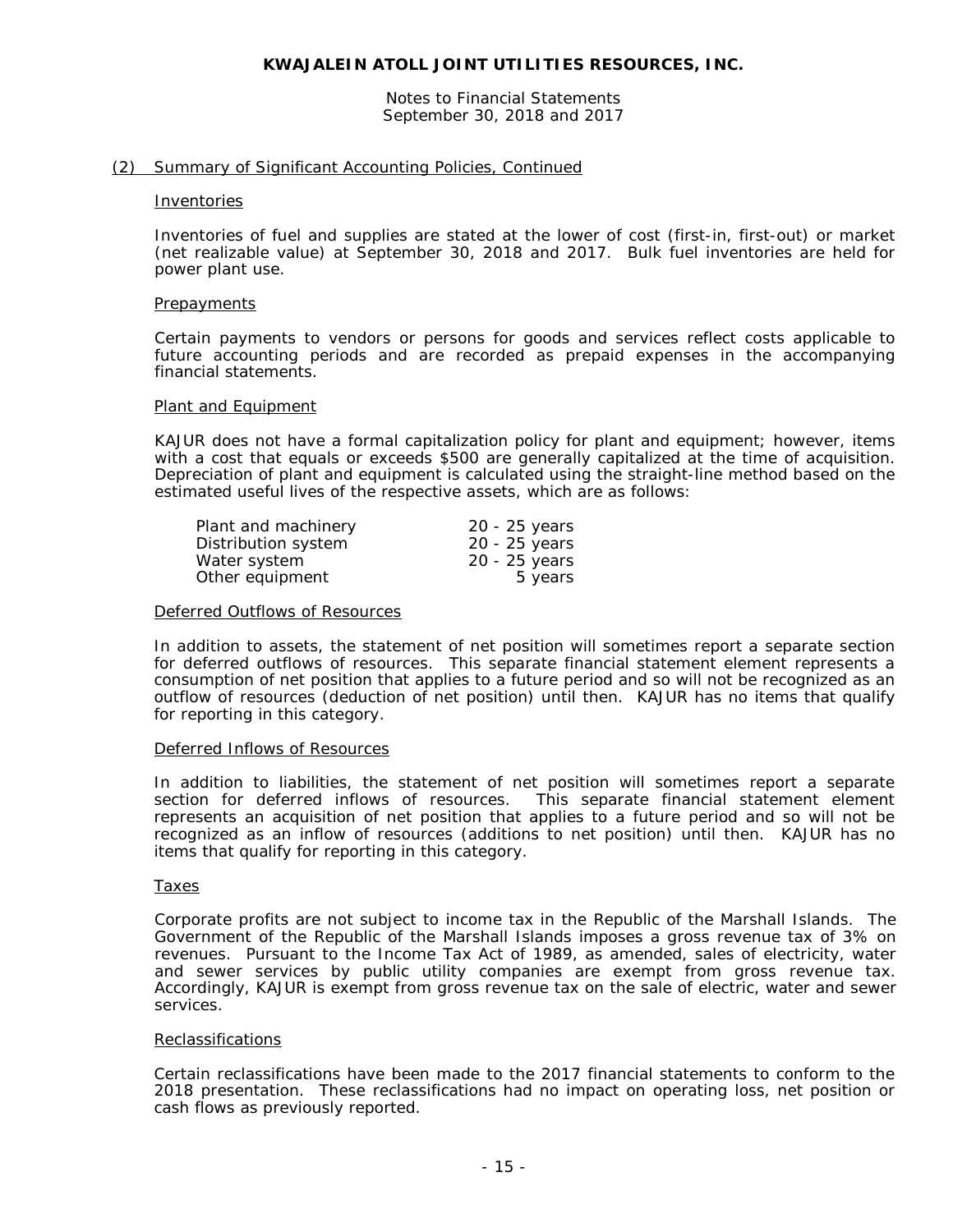Notes to Financial Statements September 30, 2018 and 2017

#### (2) Summary of Significant Accounting Policies, Continued

#### New Accounting Standards

During the year ended September 30, 2018, KAJUR implemented the following pronouncements:

- GASB Statement No. 75, *Accounting and Financial Reporting for Postemployment Benefits Other Than Pensions*, which replaces the requirements of Statements No. 45, *Accounting and Financial Reporting by Employers for Postemployment Benefits Other Than Pensions*, as amended, and No. 57, *OPEB Measurements by Agent Employers and Agent Multiple-Employer Plans*, and provides guidance on reporting by governments that provide OPEB to their employees and for governments that finance OPEB for employees of other governments.
- GASB Statement No. 81, *Irrevocable Split-Interest Agreements,* which improves accounting and financial reporting for irrevocable split-interest agreements by providing recognition and measurement guidance for situations in which a government is a beneficiary of the agreement.
- GASB Statement No. 85, *Omnibus 2017*, which address practice issues that have been identified during implementation and application of certain GASB Statements including issues related to blending component units, goodwill, fair value measurement and application, and postemployment benefits (pensions and other postemployment benefits).
- GASB Statement No. 86, *Certain Debt Extinguishment Issues*, which improves consistency in accounting and financial reporting for in-substance defeasance of debt.

The implementation of these statements did not have a material effect on the accompanying financial statements.

In November 2016, GASB issued Statement No. 83, *Certain Asset Retirement Obligations*, which addresses accounting and financial reporting for certain asset retirement obligations (AROs) associated with the retirement of a tangible capital asset. The provisions in Statement No. 83 are effective for fiscal years beginning after June 15, 2018. Management does not believe that the implementation of this statement will have a material effect on the financial statements.

In January 2017, GASB issued Statement No. 84, *Fiduciary Activities*, which establishes criteria for identifying fiduciary activities of all state and local governments. The provisions in Statement No. 84 are effective for fiscal years beginning after December 15, 2018. Management does not believe that the implementation of this statement will have a material effect on the financial statements.

In June 2017, GASB issued Statement No. 87, *Leases*, which establishes a single model for lease accounting based on the foundational principle that leases are financings of the right to use an underlying asset. The provisions in Statement No. 87 are effective for fiscal years beginning after December 15, 2019. Management has yet to determine whether the implementation of this statement will have a material effect on the financial statements.

In April 2018, GASB issued Statement No. 88, *Certain Disclosures Related to Debt, including Direct Borrowings and Direct Placements*, which improves the information that is disclosed in notes to government financial statements related to debt, including direct borrowings and direct placements. The provisions in Statement No. 88 are effective for fiscal years beginning after June 15, 2018. Management does not believe that the implementation of this statement will have a material effect on the financial statements.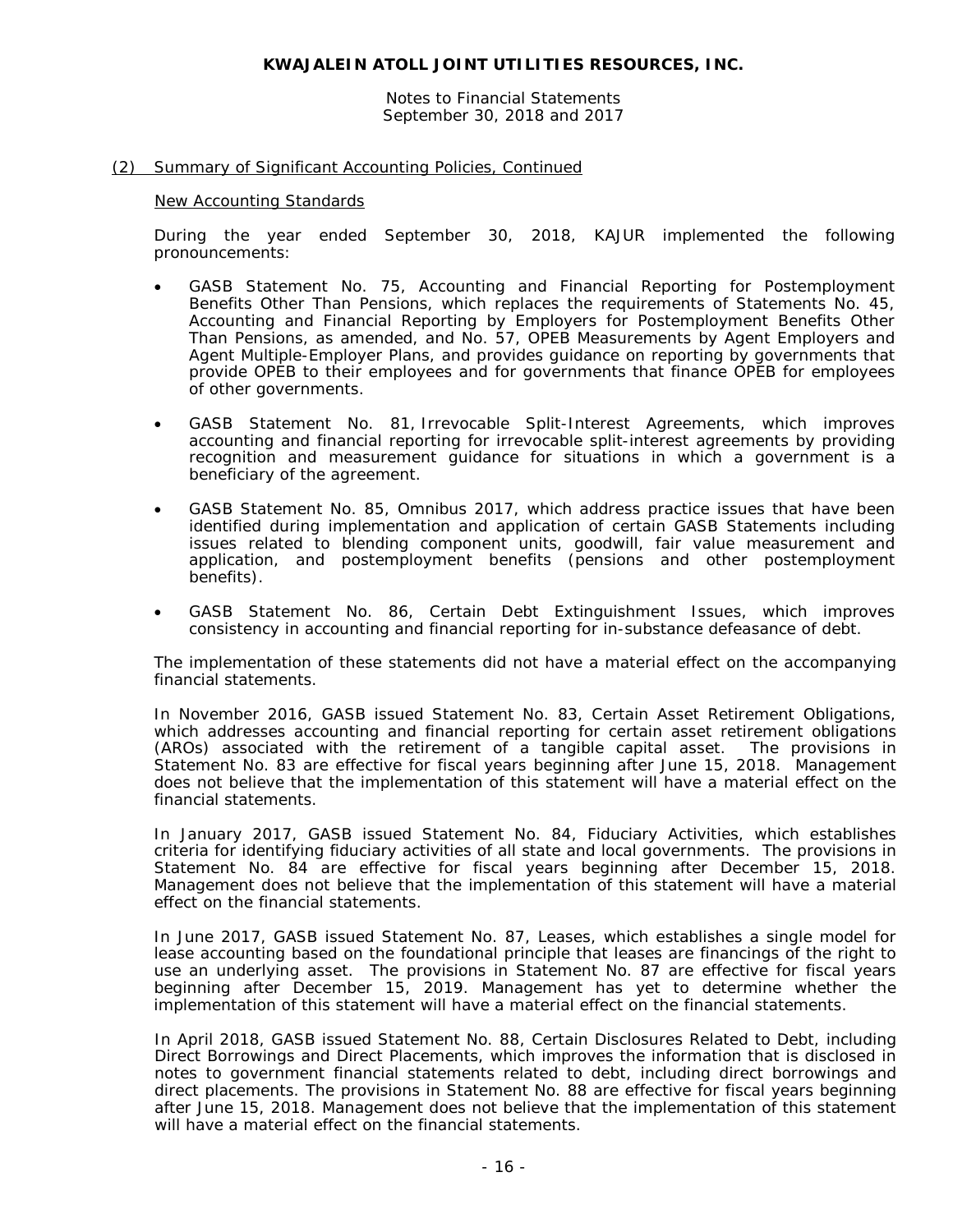Notes to Financial Statements September 30, 2018 and 2017

#### (2) Summary of Significant Accounting Policies, Continued

#### New Accounting Standards, Continued

In June 2018, GASB issued Statement No. 89, *Accounting for Interest Cost Incurred before the End of a Construction Period*, which requires that interest cost incurred before the end of a construction period be recognized as an expense in the period in which the cost is incurred for financial statements prepared using the economic resources measurement focus. The provisions in Statement No. 89 are effective for fiscal years beginning after December 15, 2019. Management does not believe that the implementation of this statement will have a material effect on the financial statements.

In August 2018, GASB issued Statement No. 90, *Majority Equity Interests – an Amendment of GASB Statements No. 14 and No. 61,* which improves the consistency and comparability of reporting a government's majority equity interest in a legally separate organization and the relevance of financial statement information for certain component units. The provisions in Statement No. 90 are effective for fiscal years beginning after December 15, 2018. Management does not believe that the implementation of this statement will have a material effect on the financial statements.

#### Estimates

The preparation of financial statements in conformity with GAAP requires management to make estimates and assumptions that affect the reported amounts of assets and deferred outflows of resources, liabilities and deferred inflows of resources, and disclosure of contingent assets and liabilities at the date of the financial statements and the reported amounts of revenues and expenses during the reporting period. Actual results could differ from those estimates.

#### (3) Risk Management

KAJUR is exposed to various risks of loss related to torts; theft of, damage to, and destruction of assets; errors and omissions, injuries to employees; and natural disasters. KAJUR has elected to purchase commercial insurance for the risks of loss to which it is exposed. Settled claims and losses as a result of these risks have not been considered material to the financial statements by management.

# (4) Inventories

Inventories at September 30, 2018 and 2017, consist of the following:

|                                              | 2018                 | 2017                          |
|----------------------------------------------|----------------------|-------------------------------|
| Materials and supplies<br>Fuel<br>Lubricants | \$347,749<br>305,729 | \$433,059<br>66.243<br>39,110 |
|                                              | \$653,478            | \$538,412                     |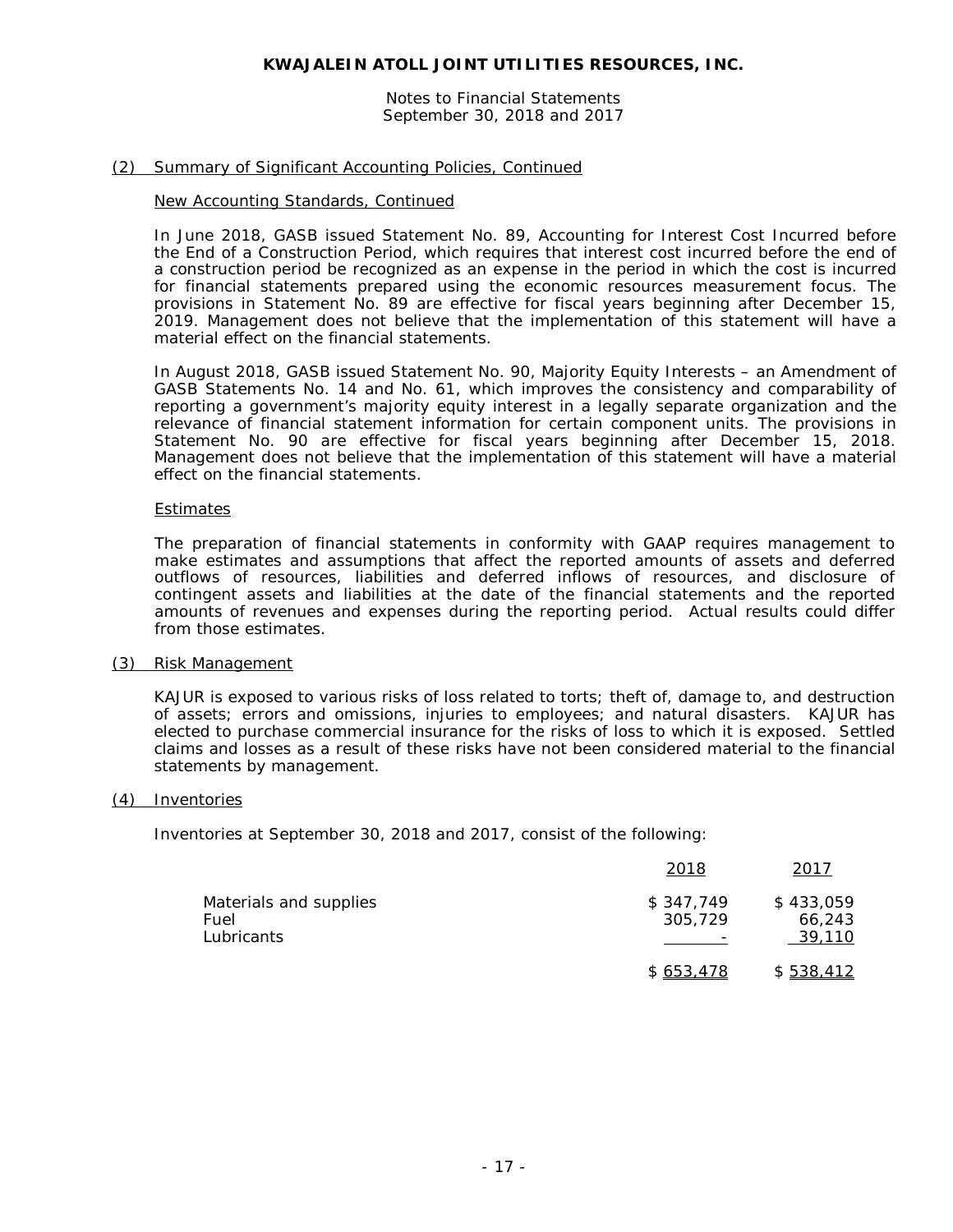#### Notes to Financial Statements September 30, 2018 and 2017

#### (5) Capital Assets

Capital asset activity for the years ended September 30, 2018 and 2017 are as follows:

|                                                                               |                                                        |                                                | 2018                                      |                                                        |
|-------------------------------------------------------------------------------|--------------------------------------------------------|------------------------------------------------|-------------------------------------------|--------------------------------------------------------|
|                                                                               | October<br>1, 2017                                     | Additions                                      | Reductions                                | September<br>30, 2018                                  |
| Plant and machinery<br>Distribution system<br>Water system<br>Other equipment | \$<br>5,405,697<br>2,134,149<br>1,965,890<br>2,324,248 | \$<br>188,715<br>32,925<br>3,415,439<br>91,628 | (170, 127)<br>\$<br>(89,084)              | 5,424,285<br>\$<br>2,167,074<br>5,292,245<br>2,415,876 |
| Less accumulated depreciation                                                 | 11,829,984<br>(9,834,004)                              | 3,728,707<br>(724, 783)                        | (259, 211)<br>127,957                     | 15,299,480<br>(10, 430, 830)                           |
| Construction in progress                                                      | 1,995,980<br>3,438,029                                 | 3,003,924<br>2,792,744                         | (131, 254)<br>(3,378,663)                 | 4,868,350<br>2,852,110                                 |
|                                                                               | $$ -5,434,009$                                         | \$ 5,796,668                                   | $$-(3,509,917)$                           | $$ -7,720,760$                                         |
|                                                                               |                                                        |                                                | 2017                                      |                                                        |
|                                                                               | October<br>1, 2016                                     | Additions                                      | Reductions                                | September<br>30, 2017                                  |
| Plant and machinery<br>Distribution system<br>Water system<br>Other equipment | 5,378,323<br>\$<br>2,056,634<br>1,635,775<br>2,166,208 | \$<br>58,317<br>167,797<br>410,459<br>158,040  | \$<br>(30, 943)<br>(90, 282)<br>(80, 344) | 5,405,697<br>\$<br>2,134,149<br>1,965,890<br>2,324,248 |
| Less accumulated depreciation                                                 | 11,236,940<br>(9,380,398)                              | 794,613<br>(557, 740)                          | (201, 569)<br>104,134                     | 11,829,984<br>(9,834,004)                              |
| Construction in progress                                                      | 1,856,542<br>56,774                                    | 236,873<br>3,381,255                           | (97, 435)                                 | 1,995,980<br>3,438,029                                 |
|                                                                               | $$ -1.913.316$                                         | $$ -3,618,128$                                 | $\mathsf{\$}$ .<br>(97.435)               | $$ -5.434.009$                                         |

During the years ended September 30, 2018 and 2017, management of KAJUR determined that certain capital assets in the amount of \$259,211 and \$201,569, respectively, no longer existed. Accordingly, these capital assets were written-off resulting in a loss of \$131,254 and \$97,435, respectively.

During the years ended September 30, 2018 and 2017, KAJUR was the recipient of capital contributions in the amount of \$2,792,744 and \$3,213,670, respectively, associated with the Ebeye Water Supply and Sanitation Project. These contributions related to the following project components:

|                                                                                  | 2018                 | 2017         |
|----------------------------------------------------------------------------------|----------------------|--------------|
| Salt Water Reverse Osmosis (SWRO) Plant<br>Water and Sewer System Rehabilitation | 164.993<br>2.627.751 | \$ 3,213,670 |
|                                                                                  | \$2.792.744          | \$3,213,670  |

On October 7, 2017, the SWRO Plant with a total cost of \$3,378,663 was commissioned and placed into service.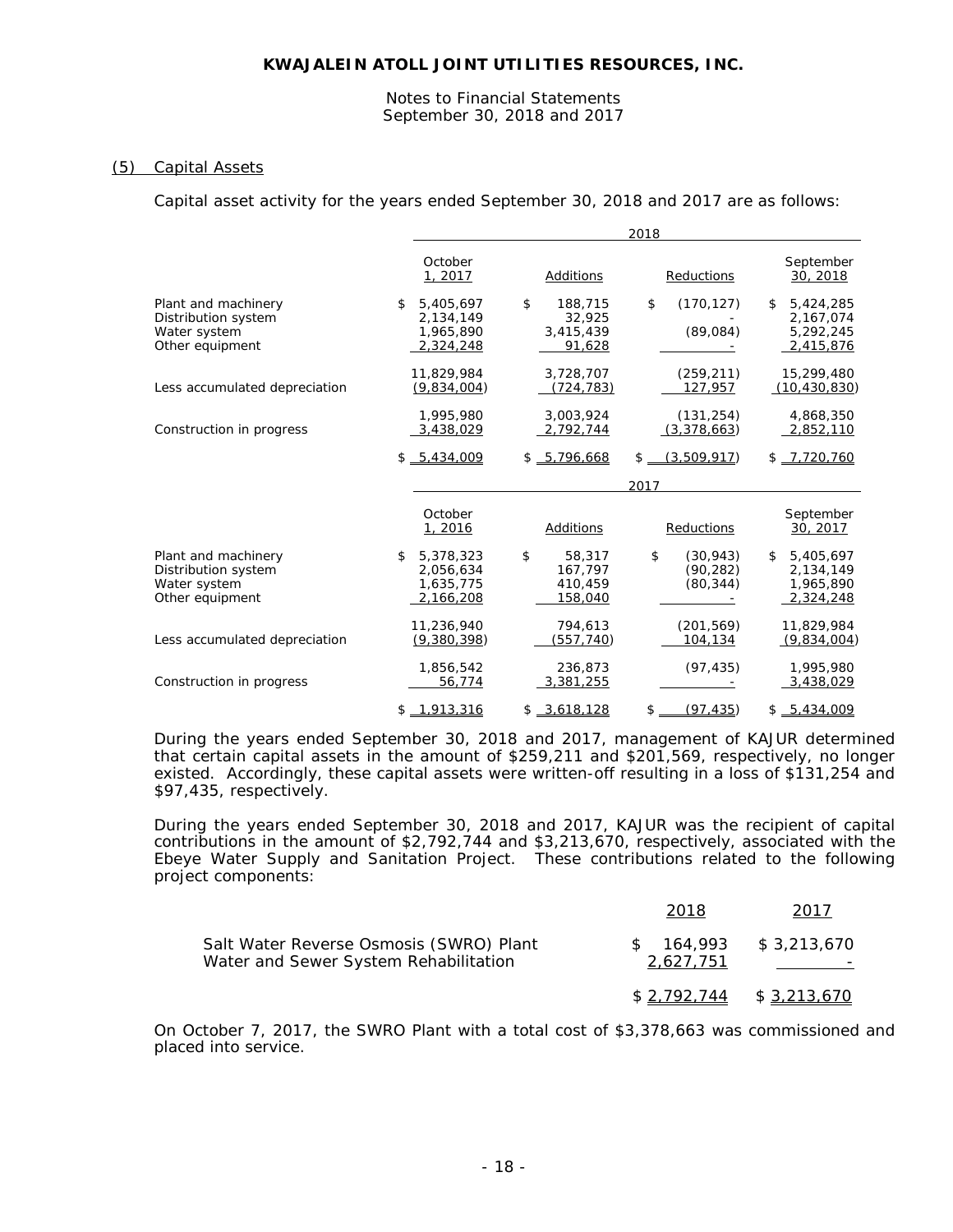Notes to Financial Statements September 30, 2018 and 2017

#### (6) Related Party Transactions

KAJUR is a component unit of RepMar and is therefore affiliated with all RepMar-owned and affiliated entities, including the Marshalls Energy Company, Inc. (MEC).

KAJUR's utility service is provided to RepMar and all RepMar-owned and affiliated entities. Services are extended to these entities at more favorable terms and conditions than those afforded to third parties. KAJUR utilizes services from certain affiliated entities at substantially more favorable terms and conditions than those provided to third parties. A summary of related party transactions for the years ended September 30, 2018 and 2017 and the related receivable and payable balances as of September 30, 2018 and 2017, are as follows:

|                                                                                |                 | 2018               |                 |
|--------------------------------------------------------------------------------|-----------------|--------------------|-----------------|
|                                                                                | <b>Expenses</b> | Receivables        | <b>Payables</b> |
| Marshalls Energy Company, Inc.<br>Marshall Islands National Telecommunications | \$3,922,695     | 31,585<br>\$       | \$4,913,428     |
| Authority                                                                      | 64,837          | 3,216              | 23,340          |
| Marshall Islands Marine Resources Authority                                    | 26,268          | 239,547            |                 |
| RepMar                                                                         |                 | 829,850            | 15,555          |
| Others                                                                         | <u>152,676</u>  | 55,131             | 80,643          |
|                                                                                | \$4,166,476     | \$1,159,329        | \$5,032,966     |
|                                                                                |                 | 2017               |                 |
|                                                                                |                 |                    |                 |
|                                                                                | <b>Expenses</b> | Receivables        | Payables        |
| Marshalls Energy Company, Inc.                                                 | $$3,358,793$ \$ | 53,445             | \$3,516,291     |
| Marshall Islands National Telecommunications                                   | 32,465          | 780                | 3,259           |
| Authority                                                                      | 26,268          |                    | 1,521           |
| Marshall Islands Marine Resources Authority<br>RepMar                          |                 | 214,531<br>824,456 | 18,372          |
| Others                                                                         | 133,822         | 44,533             | 79,558          |

During each of the years ended September 30, 2018 and 2017, KAJUR received \$1,327,860 of appropriations from RepMar in cash which were subsequently paid to Marshalls Energy Company, Inc. for the purchase of fuel.

During the years ended September 30, 2018 and 2017, KAJUR generated fuel sales of \$93,247 and \$149,429, respectively, from a local company in which a Board member has share ownership. As of September 30, 2018 and 2017, receivables due from this related party total \$154,358 and \$131,968, respectively. During the year ended September 30, 2018, KAJUR purchased a vehicle from this related party amounting to \$24,900.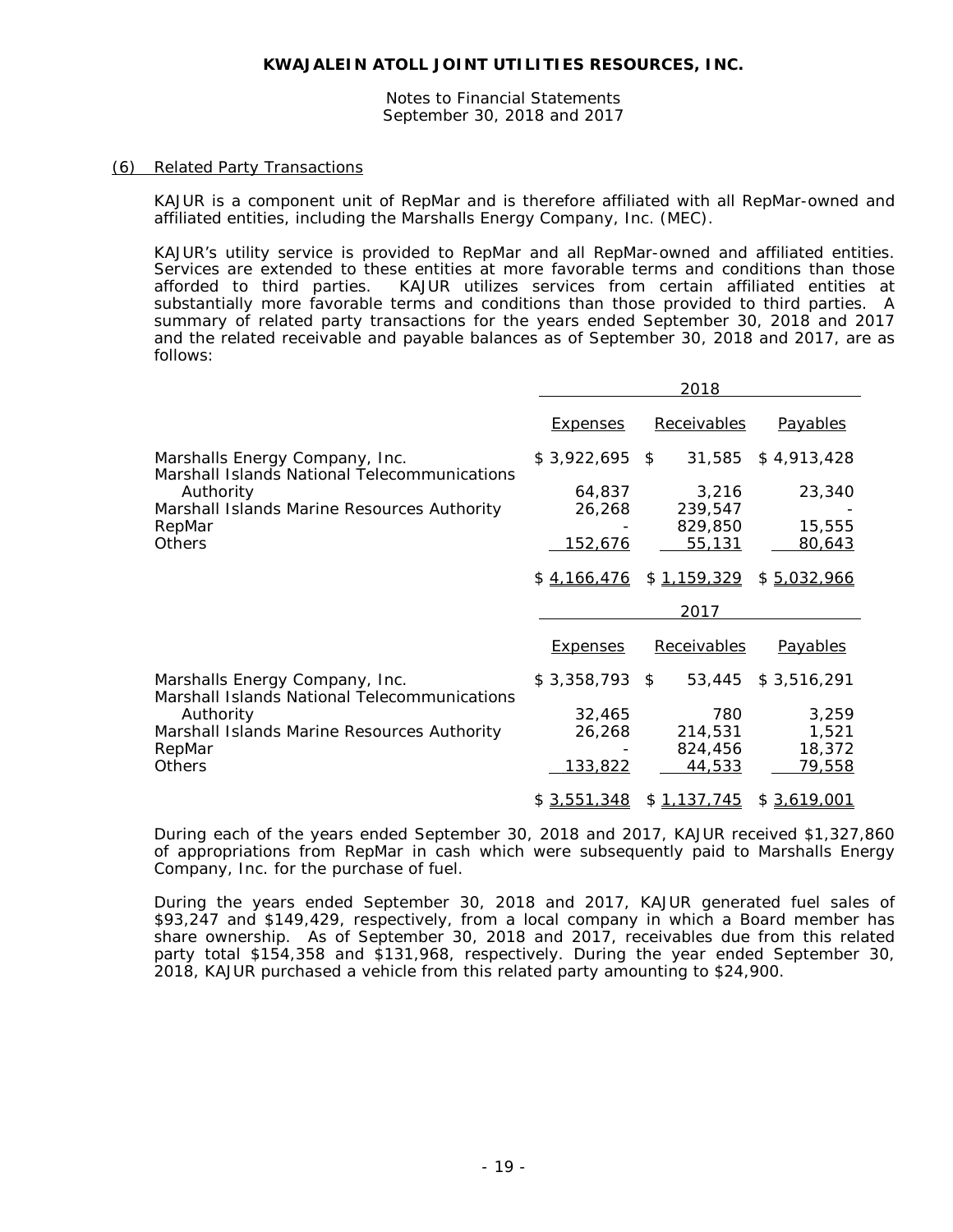Notes to Financial Statements September 30, 2018 and 2017

#### (6) Related Party Transactions, Continued

On October 26, 2015, RepMar entered into a sub-grant agreement with the International Union for Conservation of Nature and Natural Resources, in which the Ministry of Natural Resources and Commerce will manage all the necessary works needed to facilitate the implementation of the MEC and KAJUR Power Plants Fuel and Waste Oil Management System Upgrade Phase 1. During the year ended September 30, 2016, KAJUR received \$50,000 under this grant agreement. During the year ended September 30, 2017, KAJUR incurred expenditures of \$27,522 associated with this grant. As of September 30, 2018 and 2017, the unexpended amount of \$22,478 is restricted within net position.

#### (7) Contingencies

KAJUR has incurred losses from operations of \$3,572,069 and \$2,331,711 during the years ended September 30, 2018 and 2017, respectively. KAJUR depends on RepMar for cash and noncash funding to continue its operations. Although RepMar has provided funding in the past, no formal agreement exists to provide funds in the future. The continuation of KAJUR's operations is dependent upon future financial support from RepMar in the form of operating subsidies and/or significant improvements in operations through the collection of long outstanding utility receivables and other matters. Additionally, in order for KAJUR to continue as a going concern, it may need to delay payments to the Marshalls Energy Company, Inc. for fuel purchases.

KAJUR participates in a number of federally assisted grant programs. These programs are subject to financial and compliance audits to ascertain if Federal laws and guidelines have been followed. KAJUR's management believes that liabilities, if any, for reimbursement which may arise as a result of these audits will not be material to the financial position of KAJUR.

In the ordinary course of business, claims have been filed against KAJUR. Management does not believe that the plaintiffs will prevail and the ultimate outcome is currently not determinable. Therefore, no provision has been recorded in the accompanying financial statements for losses, if any, that may result.

#### (8) Capital Contributions

On October 13, 2015, the Asian Development Bank (ADB) approved two grants (Grant Nos. 0438-RMI and 0439-RMI) to RepMar in the aggregate amount of \$9,000,000 for the Ebeye Water Supply and Sanitation Project. Simultaneously, the ADB entered into a project agreement with KAJUR for the purpose of implementing the Project by improving water and sanitation systems on Ebeye. The grant agreements required that the grant proceeds be made available to KAJUR for the purpose of financing expenditures of the Project. During the years ended September 30, 2018 and 2017, certain Project capital expenditures were incurred under the following funding sources:

|                                                                                    | 2018                                | 2017                                |
|------------------------------------------------------------------------------------|-------------------------------------|-------------------------------------|
| Grant No. 0438-RMI (ADB)<br>Grant No. 0439-RMI (Government of Australia)<br>RepMar | \$1.030.817<br>694.250<br>1,067,677 | \$1,038,015<br>829.127<br>1,346,528 |
|                                                                                    | \$2.792.744                         | \$3,213,670                         |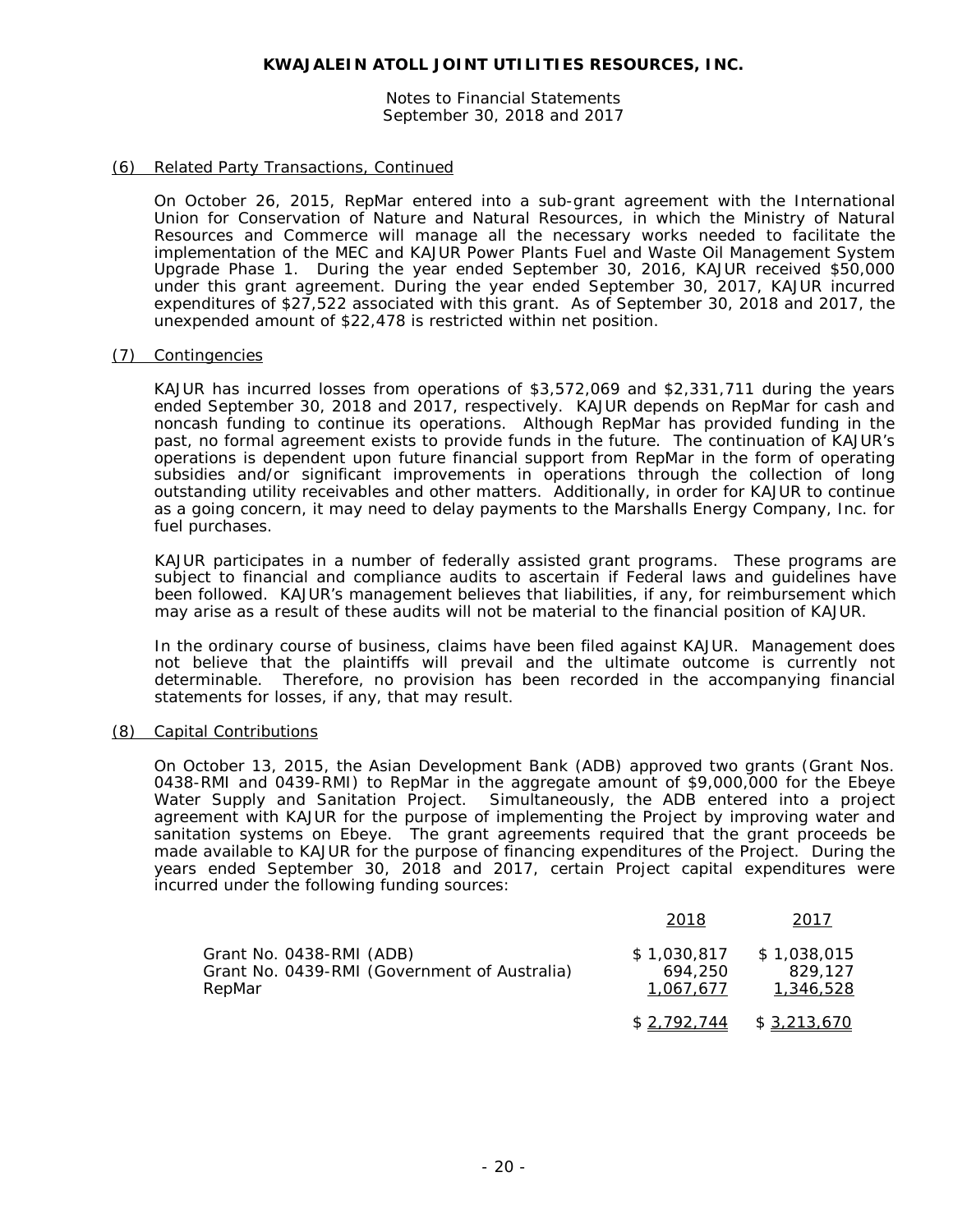

Deloitte & Touche LLP 361 South Marine Corps Drive Tamuning, GU 96913-3973 USA

Tel: +1 (671) 646-3884 Fax: +1 (671) 649-4265

www.deloitte.com

#### **INDEPENDENT AUDITORS' REPORT ON INTERNAL CONTROL OVER FINANCIAL REPORTING AND ON COMPLIANCE AND OTHER MATTERS BASED ON AN AUDIT OF FINANCIAL STATEMENTS PERFORMED IN ACCORDANCE WITH** *GOVERNMENT AUDITING STANDARDS*

Board of Directors Kwajalein Atoll Joint Utilities Resources, Inc.:

We have audited, in accordance with auditing standards generally accepted in the United States of America and the standards applicable to financial audits contained in *Government Auditing Standards* issued by the Comptroller General of the United States, the financial statements of Kwajalein Atoll Joint Utilities Resources, Inc. (KAJUR), which comprise the statement of net position as of September 30, 2018, and the related statements of revenues, expenses, and changes in net position and of cash flows for the year then ended, and the related notes to the financial statements, which collectively comprise KAJUR's basic financial statements, and have issued our report thereon dated June 6, 2019. Our report included an emphasis-of-matter paragraph regarding going concern.

#### **Internal Control Over Financial Reporting**

In planning and performing our audit of the financial statements, we considered KAJUR's internal control over financial reporting (internal control) to determine the audit procedures that are appropriate in the circumstances for the purpose of expressing our opinion on the financial statements, but not for the purpose of expressing an opinion on the effectiveness of KAJUR's internal control. Accordingly, we do not express an opinion on the effectiveness of KAJUR's internal control.

A *deficiency in internal control* exists when the design or operation of a control does not allow management or employees, in the normal course of performing their assigned functions, to prevent, or detect and correct, misstatements on a timely basis. A *material weakness* is a deficiency, or a combination of deficiencies, in internal control, such that there is a reasonable possibility that a material misstatement of the entity's financial statements will not be prevented, or detected and corrected on a timely basis.

Our consideration of internal control was for the limited purpose described in the first paragraph of this section and was not designed to identify all deficiencies in internal control that might be material weaknesses or significant deficiencies and therefore, material weaknesses or significant deficiencies may exist that were not identified. We did identify certain deficiencies in internal control, described in the accompanying Schedule of Findings and Questioned Costs as items 2018- 001 and 2018-002, which we consider to be material weaknesses.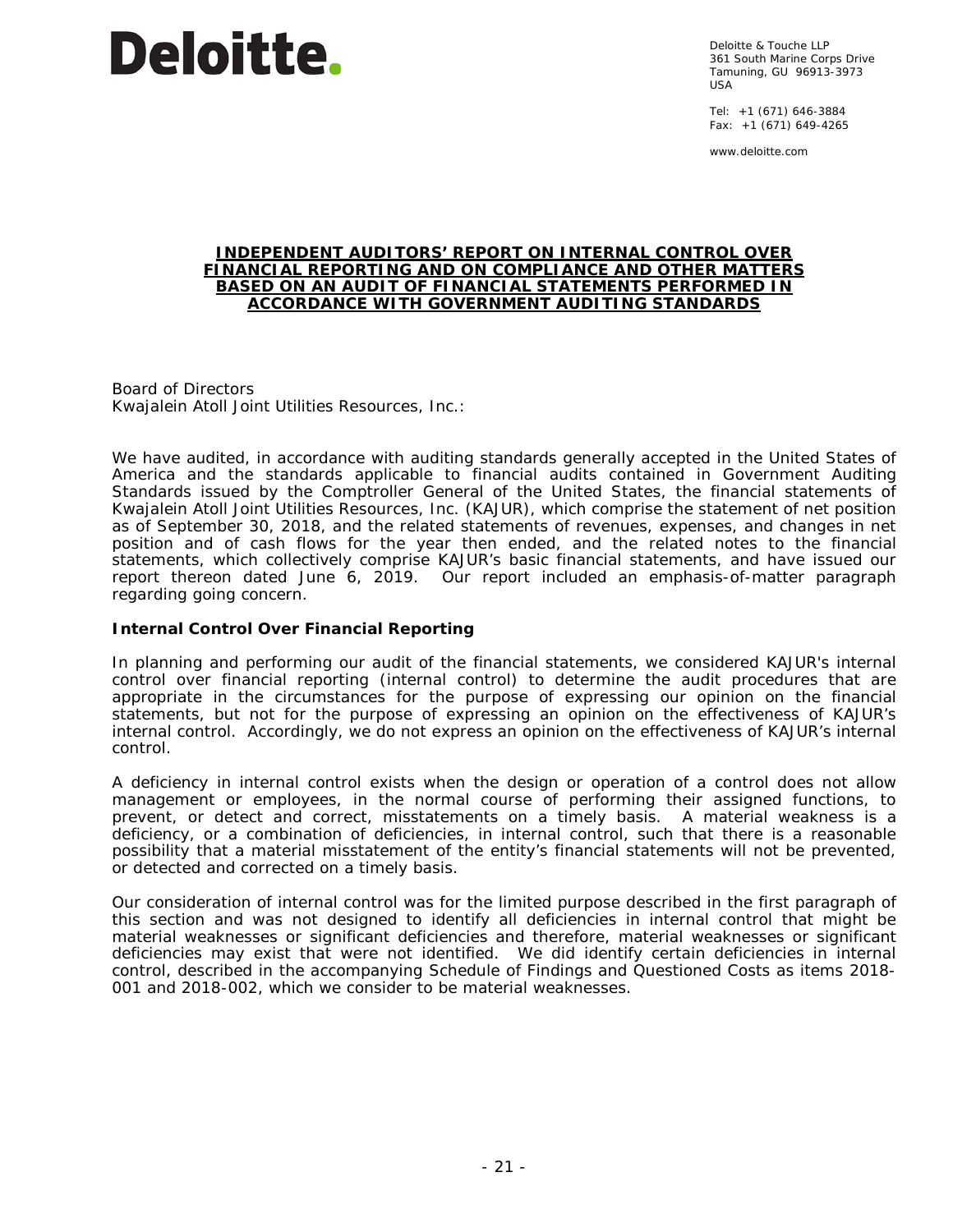# Deloitte.

# **Compliance and Other Matters**

As part of obtaining reasonable assurance about whether KAJUR's financial statements are free from material misstatement, we performed tests of its compliance with certain provisions of laws, regulations, contracts, and grant agreements, noncompliance with which could have a direct and material effect on the determination of financial statement amounts. However, providing an opinion on compliance with those provisions was not an objective of our audit, and accordingly, we do not express such an opinion. The results of our tests disclosed instances of noncompliance or other matters that are required to be reported under *Government Auditing Standards* and which are described in the accompanying Schedule of Findings and Questioned Costs as item 2018-003.

#### **KAJUR's Responses to Findings**

KAJUR's responses to the findings identified in our audit are described in the accompanying Corrective Action Plan. KAJUR's responses were not subjected to the auditing procedures applied in the audit of the financial statements and, accordingly; we express no opinion on them.

#### **Purpose of this Report**

The purpose of this report is solely to describe the scope of our testing of internal control and compliance and the result of that testing, and not to provide an opinion on the effectiveness of the entity's internal control or on compliance. This report is an integral part of an audit performed in accordance with *Government Auditing Standards* in considering the entity's internal control and compliance. Accordingly, this communication is not suitable for any other purpose.

Osif Harlell

June 6, 2019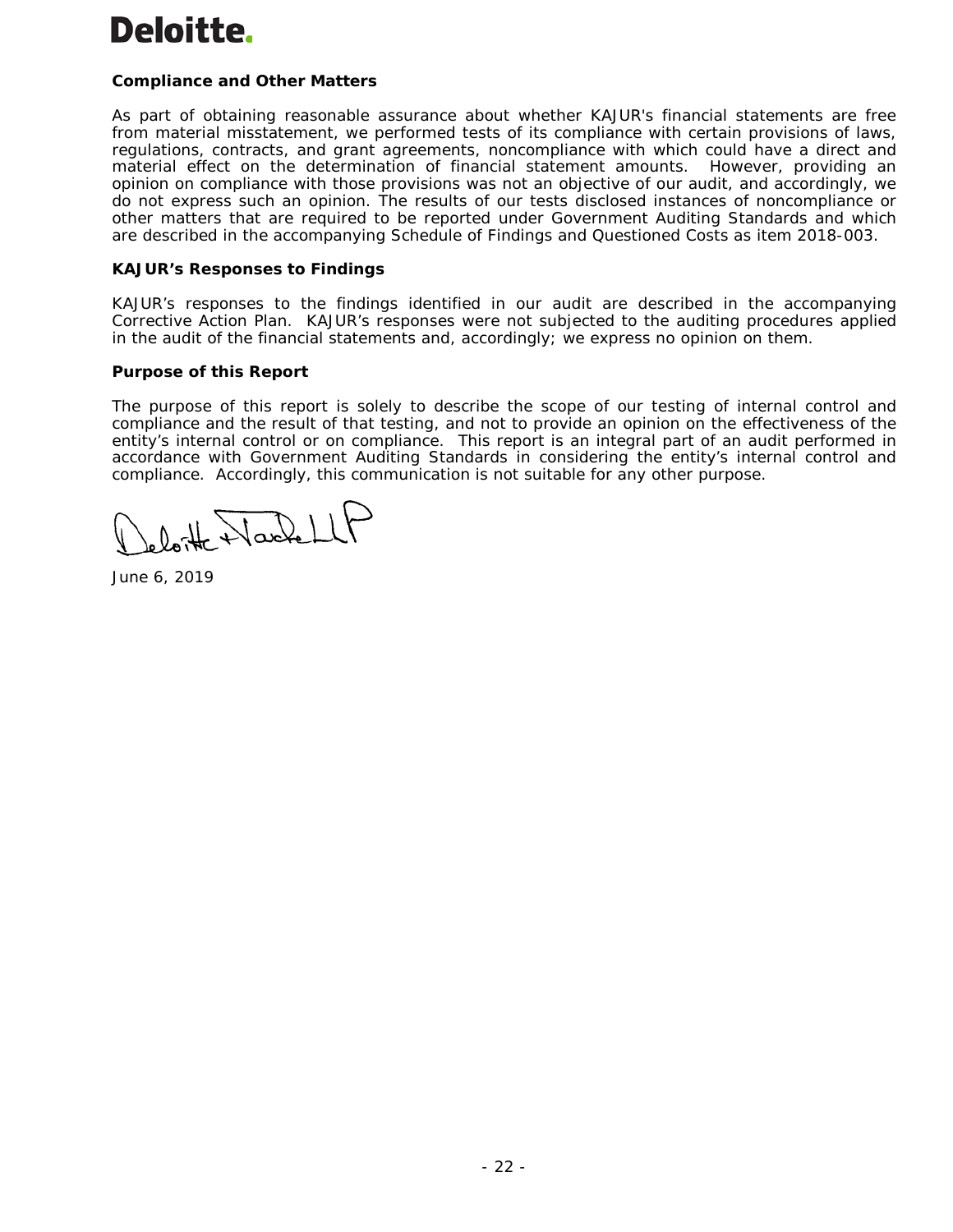

Deloitte & Touche LLP 361 South Marine Corps Drive Tamuning, GU 96913-3973 USA

Tel: +1 (671) 646-3884 Fax: +1 (671) 649-4265

www.deloitte.com

#### **INDEPENDENT AUDITORS' REPORT ON COMPLIANCE FOR EACH MAJOR FEDERAL PROGRAM; REPORT ON INTERNAL CONTROL OVER COMPLIANCE; AND REPORT ON THE SCHEDULE OF EXPENDITURES OF FEDERAL AWARDS REQUIRED BY THE UNIFORM GUIDANCE**

Board of Directors Kwajalein Atoll Joint Utilities Resources, Inc.:

#### **Report on Compliance for Each Major Federal Program**

We have audited Kwajalein Atoll Joint Utilities Resources, Inc.'s (KAJUR) compliance with the types of compliance requirements described in the *OMB Compliance Supplement* that could have a direct and material effect on KAJUR's major federal program for the year ended September 30, 2018. KAJUR's major federal program is identified in the summary of auditor's results section of the accompanying Schedule of Findings and Questioned Costs.

#### *Management's Responsibility*

Management is responsible for compliance with federal statutes, regulations, and the terms and conditions of its federal awards applicable to its federal programs.

#### *Auditor's Responsibility*

Our responsibility is to express an opinion on compliance for KAJUR's major federal program based on our audit of the types of compliance requirements referred to above. We conducted our audit of compliance in accordance with auditing standards generally accepted in the United States of America; the standards applicable to financial audits contained in *Government Auditing Standards*, issued by the Comptroller General of the United States; and the audit requirements of Title 2 U.S. *Code of Federal Regulations* Part 200, *Uniform Administrative Requirements, Cost Principles, and Audit Requirements for Federal Awards* (Uniform Guidance). Those standards and the Uniform Guidance require that we plan and perform the audit to obtain reasonable assurance about whether noncompliance with the types of compliance requirements referred to above that could have a direct and material effect on a major federal program occurred. An audit includes examining, on a test basis, evidence about KAJUR's compliance with those requirements and performing such other procedures as we considered necessary in the circumstances.

We believe that our audit provides a reasonable basis for our opinion on compliance for the major federal program. However, our audit does not provide a legal determination of KAJUR's compliance.

#### *Opinion on the Major Federal Program*

In our opinion, KAJUR complied, in all material respects, with the types of compliance requirements referred to above that could have a direct and material effect on its major federal program for the year ended September 30, 2018.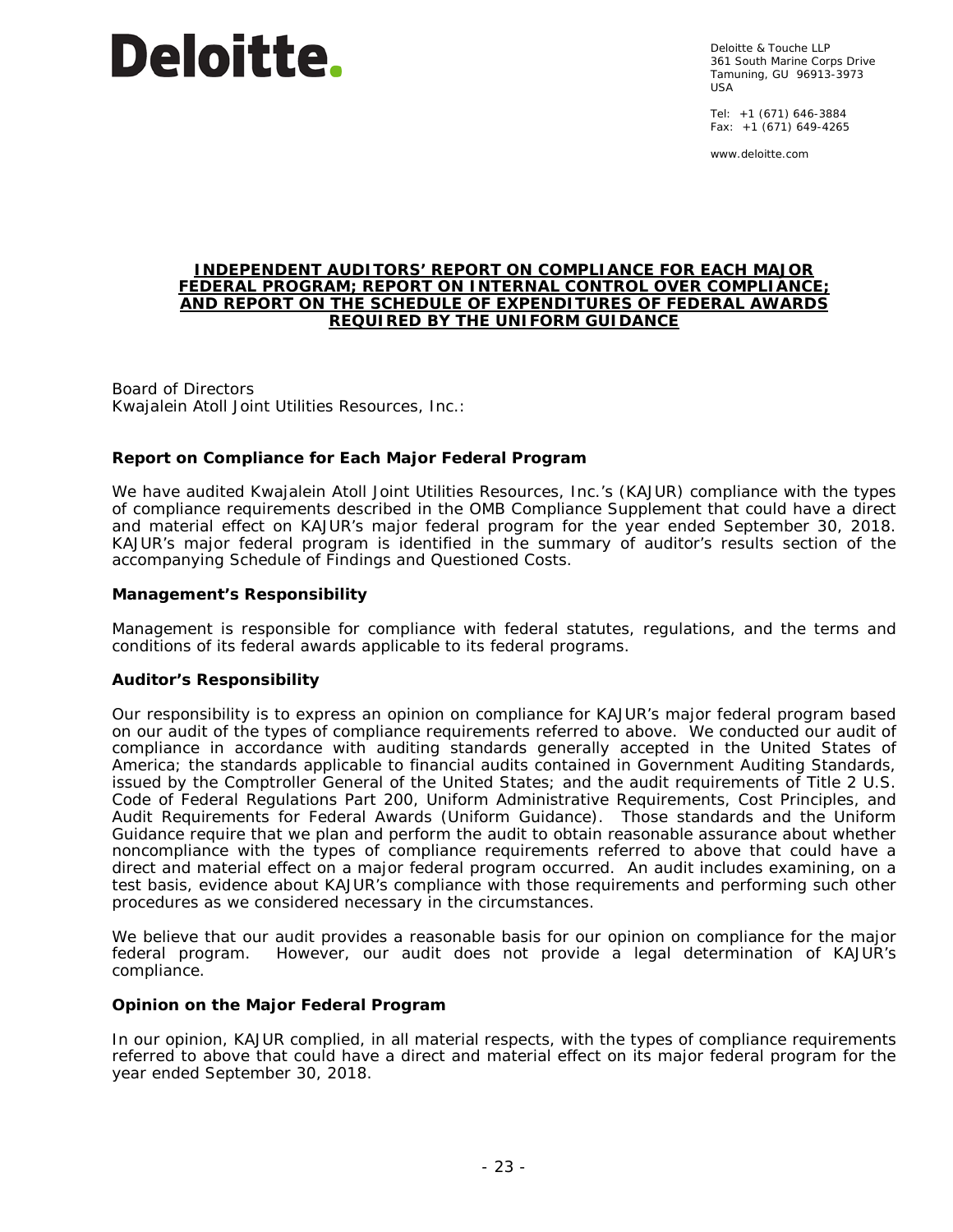# **Deloitte**.

# **Report on Internal Control Over Compliance**

Management of KAJUR is responsible for establishing and maintaining effective internal control over compliance with the types of compliance requirements referred to above. In planning and performing our audit of compliance, we considered KAJUR's internal control over compliance with the types of requirements that could have a direct and material effect on the major federal program to determine the auditing procedures that are appropriate in the circumstances for the purpose of expressing an opinion on compliance for the major federal program and to test and report on internal control over compliance in accordance with the Uniform Guidance, but not for the purpose of expressing an opinion on the effectiveness of internal control over compliance. Accordingly, we do not express an opinion on the effectiveness of KAJUR's internal control over compliance.

A *deficiency in internal control over compliance* exists when the design or operation of a control over compliance does not allow management or employees, in the normal course of performing their assigned functions, to prevent, or detect and correct, noncompliance with a type of compliance requirement of a federal program on a timely basis. A *material weakness in internal control over compliance* is a deficiency, or combination of deficiencies, in internal control over compliance, such that there is a reasonable possibility that material noncompliance with a type of compliance requirement of a federal program will not be prevented, or detected and corrected, on a timely basis.

Our consideration of internal control over compliance was for the limited purpose described in the first paragraph of this section and was not designed to identify all deficiencies in internal control over compliance that might be material weaknesses or significant deficiencies. We did not identify any deficiencies in internal control over compliance that we consider to be material weaknesses. However, material weaknesses may exist that have not been identified.

The purpose of this report on internal control over compliance is solely to describe the scope of our testing of internal control over compliance and the results of that testing based on the requirements of the Uniform Guidance. Accordingly, this report is not suitable for any other purpose.

# **Report on Schedule of Expenditures of Federal Awards Required by the Uniform Guidance**

We have audited the financial statements of KAJUR as of and for the year ended September 30, 2018, and have issued our report thereon dated June 6, 2019, which contained an unmodified opinion on those financial statements. Our audit was conducted for the purpose of forming an opinion on the financial statements as a whole. The accompanying schedule of expenditures of federal awards is presented for purposes of additional analysis as required by the Uniform Guidance and is not a required part of the financial statements. Such information is the responsibility of management and was derived from and relates directly to the underlying accounting and other records used to prepare the financial statements. The information has been subjected to the auditing procedures applied in the audit of the financial statements and certain additional procedures, including comparing and reconciling such information directly to the underlying accounting and other records used to prepare the financial statements or to the financial statements themselves, and other additional procedures in accordance with auditing standards generally accepted in the United States of America. In our opinion, the schedule of expenditures of federal awards is fairly stated in all material respects in relation to the financial statements as a whole.

leloitte Nache LLF

June 6, 2019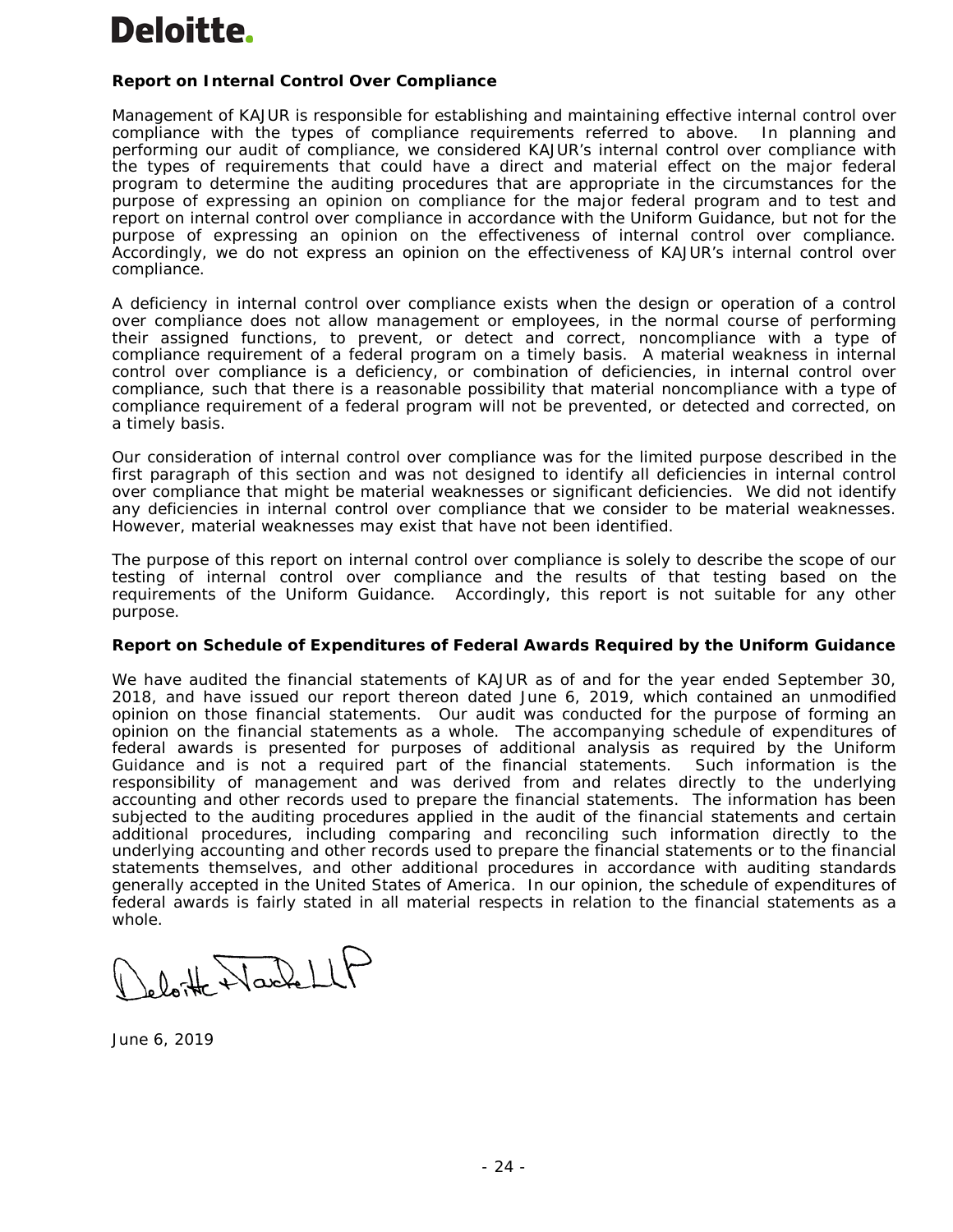Schedule of Expenditures of Federal Awards Year Ended September 30, 2018

| Program Title                                              | Expenditures<br>FY <sub>18</sub> |
|------------------------------------------------------------|----------------------------------|
| U.S. Department of the Interior:                           |                                  |
| CFDA #15.875                                               |                                  |
| Compact of Free Association, As Amended,                   |                                  |
| Section 211(b)(2) Kwajalein Atoll Landowners Special Needs | 1,327,860<br>S.                  |
|                                                            |                                  |

Power Generation, Distribution, and Maintenance

The Schedule of Expenditures of Federal Awards is presented on the accrual basis of accounting.

The above expenditures reconcile to the underlying basic financial statements as follows:

 Power Generation, Distribution and Maintenance (included within fuel and lubricants expense of \$4,051,669)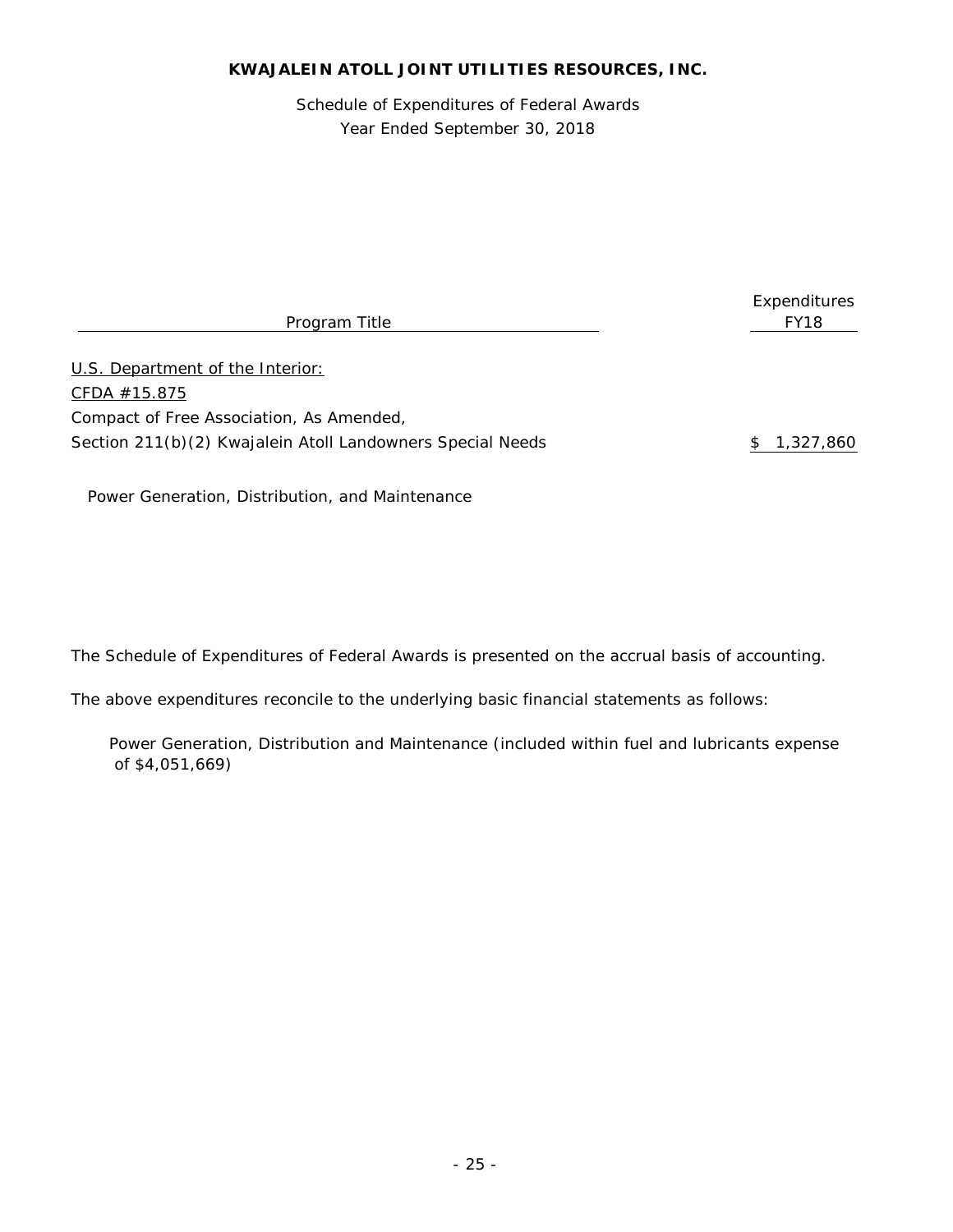Schedule of Findings and Questioned Costs Year Ended September 30, 2018

# **SECTION I - SUMMARY OF AUDITORS' RESULTS**

#### *Financial Statements*

| Type of report the auditor issued on whether the financial statements<br>audited were prepared in accordance with GAAP: |                                                                                                                      | Unmodified    |  |
|-------------------------------------------------------------------------------------------------------------------------|----------------------------------------------------------------------------------------------------------------------|---------------|--|
|                                                                                                                         | Internal control over financial reporting:                                                                           |               |  |
| ٠                                                                                                                       | Material weakness(es) identified?                                                                                    | Yes           |  |
|                                                                                                                         | Significant deficiency(ies) identified?                                                                              | None reported |  |
| Noncompliance material to financial statements noted?<br>Yes                                                            |                                                                                                                      |               |  |
|                                                                                                                         | <b>Federal Awards</b>                                                                                                |               |  |
|                                                                                                                         | Internal control over major federal programs:                                                                        |               |  |
| Material weakness(es) identified?                                                                                       |                                                                                                                      | No            |  |
| ٠                                                                                                                       | None reported                                                                                                        |               |  |
| Type of auditors' report issued on compliance for major federal programs:<br>Unmodified                                 |                                                                                                                      |               |  |
| Any audit findings disclosed that are required to be reported in accordance<br>with 2 CFR 200.516 (a)?                  | No                                                                                                                   |               |  |
|                                                                                                                         | Identification of major federal programs:                                                                            |               |  |
|                                                                                                                         | <b>CFDA</b><br>Number<br>Name of Federal Program                                                                     |               |  |
|                                                                                                                         | 15.875<br>Compact of Free Association, as Amended: Kwajalein Atoll<br>Landowners Special Needs Kwajalein Impact Fund |               |  |
|                                                                                                                         | Dollar threshold used to distinguish between Type A and Type B programs:                                             | \$750,000     |  |
| Auditee qualified as low-risk auditee?<br>No                                                                            |                                                                                                                      |               |  |
| <b>SECTION II - FINANCIAL STATEMENT FINDINGS</b>                                                                        |                                                                                                                      |               |  |
|                                                                                                                         | Reference                                                                                                            |               |  |

| <b>Number</b> | <b>Findings</b>                  |
|---------------|----------------------------------|
| 2018-001      | Accounts Receivable              |
| 2018-002      | Materials and Supplies Inventory |
| 2018-003      | Local Noncompliance              |

# **SECTION III - FEDERAL AWARD FINDINGS AND QUESTIONED COSTS**

No matters were reported.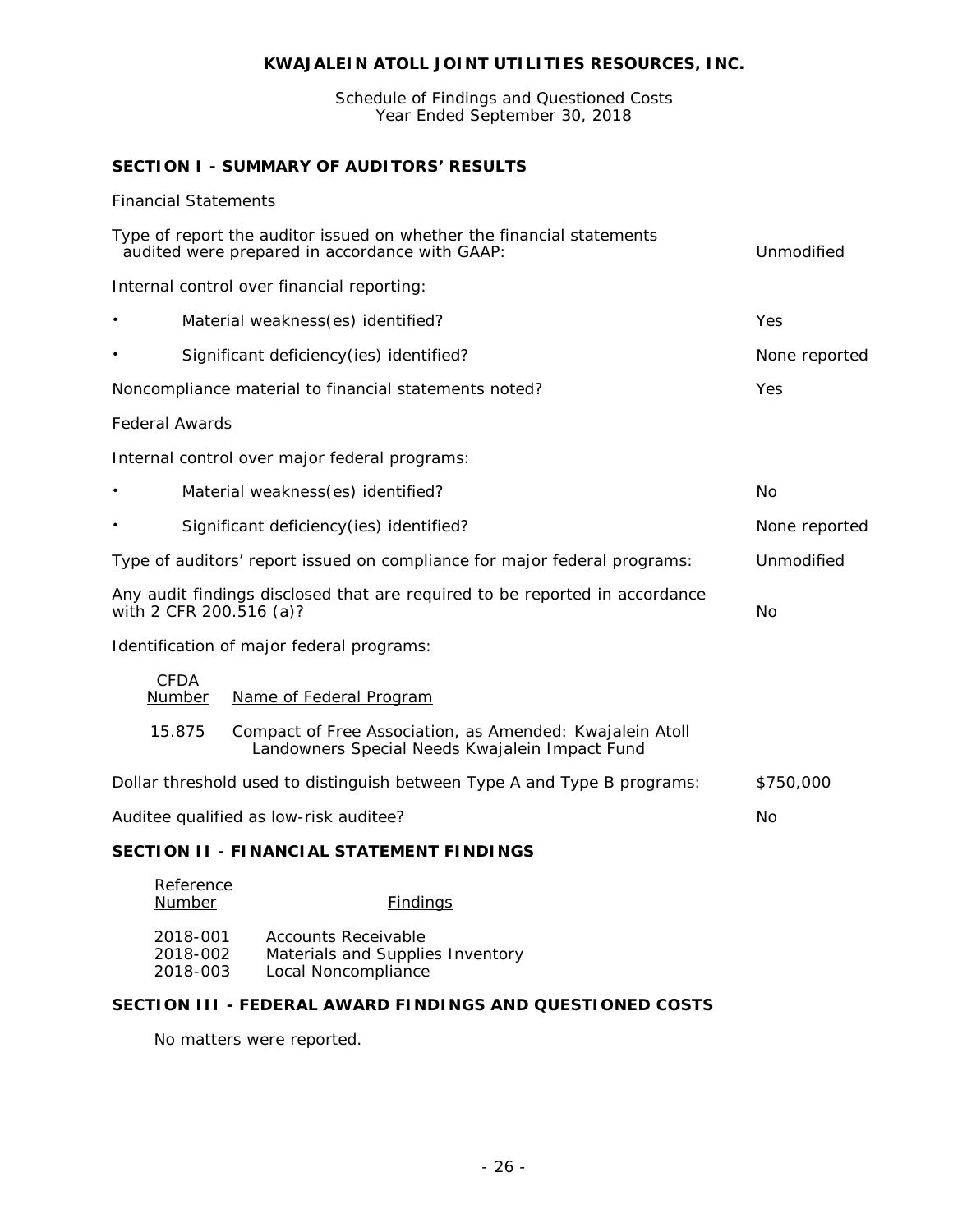Schedule of Findings and Questioned Costs, Continued Year Ended September 30, 2018

#### Finding No. 2018-001

#### Accounts Receivable

Criteria: Timely collection of accounts receivables should be monitored to maximize collections and minimize future losses.

#### Condition:

- a. As of September 30, 2018, electric trade receivables aggregated \$2,254,600. Of this amount, \$1,802,173 has been long outstanding for years without adequate collection. Twenty customer accounts comprise 80% of this total. Receivable aging was not properly performed.
- b. Certain customers continue to receive utility services without resolution of long outstanding balances.
- c. Outstanding balances from diesel fuel sales at September 30, 2018 amounted to \$252,043. Due to insufficient collection, an allowance for doubtful debts was recognized by KAJUR. Of that total, \$154,358 is due from a related party.
- d. During the year ended September 30, 2018, KAJUR recorded \$66,020 bad debts related to grant expenditures incurred that exceeded the contract amount. No written communication occurred between the grantor and KAJUR indicating that such will be remibursed.
- e. During the year ended September 30, 2018, KAJUR reversed the prior year recorded prepayment of \$50,900 for the purchase of Lube Oil paid in FY17 to an Hawaiian company. These items were not yet received as of September 30, 2018. KAJUR is claiming a full refund from this company; however, this amount has not been billed or collected and resulted in a proposed audit adjustment of \$50,900 to recognize an allowance for doubtful debts.

Cause: The cause of the above condition is a lack of adequate internal control policies and procedures that facilitate timely collections. In addition, a formal policy has not been implemented to standardize customer collections, which involve long outstanding receivables. Furthermore, KAJUR lacks mitigating measures including entering into collection agreements to recover long outstanding receivables.

Effect: The effect of the condition is potential limitations on KAJUR's cash flows and potential losses due to collectability.

Identification as a Repeat Finding: Finding 2017-001, 2016-001 and 2015-001.

Recommendation: We recommend KAJUR adopt internal control policies and procedures to recover long outstanding receivables and to minimize potential losses from noncollection. In addition, we recommend KAJUR monitor grant related expenditures and implement effective collection measures or enter into collection agreements with customers that have long outstanding balances.

Auditee Response and Corrective Action Plan: See the auditee-prepared corrective action plan.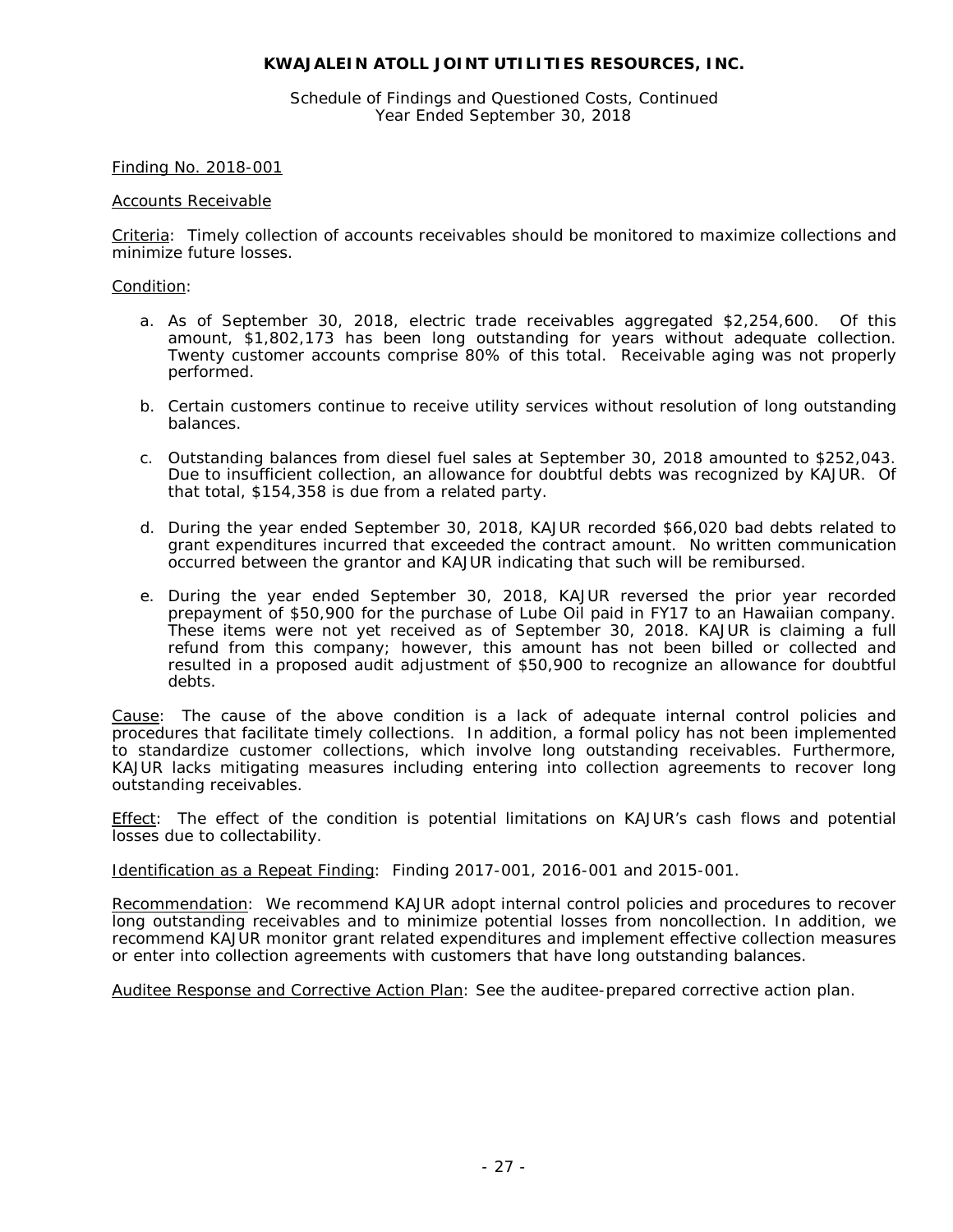Schedule of Findings and Questioned Costs, Continued Year Ended September 30, 2018

#### Finding No. 2018-002

#### Materials and Supplies Inventory

Criteria: Materials and supplies inventory should be periodically reviewed for accuracy and ongoing performance.

#### Condition:

- a. A \$133,951 year-end net adjustment of materials and supplies inventory resulted from a reconciliation of actual inventory on hand. a) Materials and supplies were not supported with signed issuance tickets to evidence authorized issuance and acknowledge inventory receipts. b) Prepaid inventory is not correctly recorded and is not timely monitored. c) Items purchased and received during the year were not properly supported by receiving reports. d) Approved work orders are not always prepared prior to inventory requests.
- b. Of the six samples tested during our year-end inventory cut off procedure, four did not agree with final inventory valuation report which resulted in audit adjustment of \$17,572.

Cause: The cause of the above condition is due to ineffective internal controls over monitoring, reconciliation, and recording inventory transactions.

Effect: A significant number of year-end reconciling adjustments and a potential loss of materials and supplies result from this condition.

Identification as a Repeat Finding: Finding 2017-002, 2016-002.

Recommendation: We recommend KAJUR perform periodic reconciliation of materials and supplies inventory. Adequate review of journal entries is also recommended.

Auditee Response and Corrective Action Plan: See the auditee-prepared corrective action plan.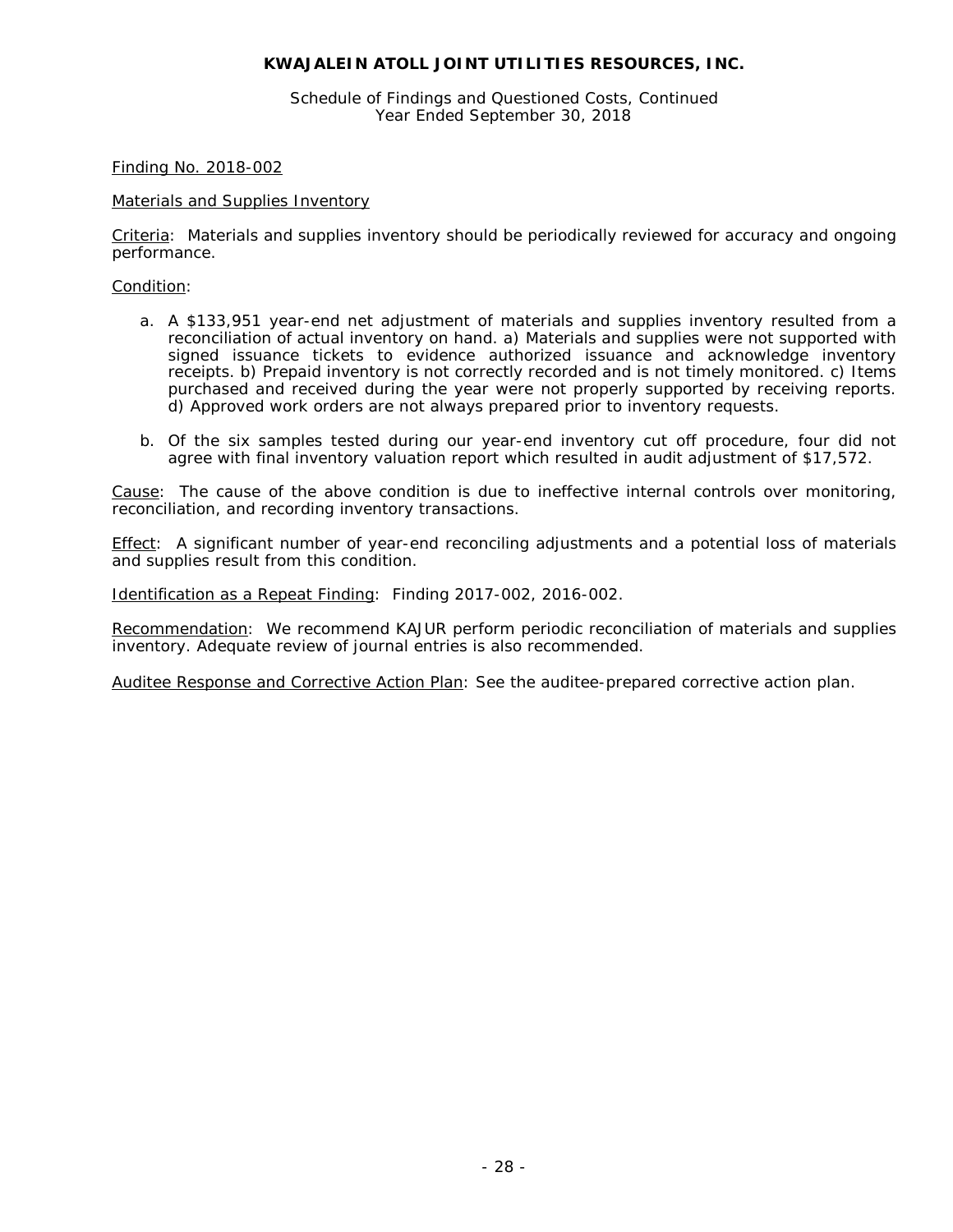Schedule of Findings and Questioned Costs, Continued Year Ended September 30, 2018

Finding No. 2018-003

#### Local Noncompliance

Criteria: RepMar Procurement Code states the following:

- a) Section 124 unless otherwise authorized by law, all government contracts shall be awarded by competitive sealed bidding.
- b) Section 127 procurement of goods and services not exceeding \$25,000 may be in accordance with small purchases procedures promulgated by RepMar's Policy Office; provided, however that procurement requirements shall not be artificially divided so as to constitute a small purchase under this Section.
- c) Section 128 a contract may be awarded for a supply, service, or construction item without competition when it is determined in writing that there is only one source for the required supply service, or construction item.

#### Condition:

- a. KAJUR does not have a formal procurement policy that requires procurement rationale be documented and be maintained in file. Additionally, competitive procurement was not determinable for various expenditures tested that occurred during the year. This includes the puchase of vehicle from a related party for \$24,900.
- b. During the year ended September 30, 2018, KAJUR was a signatory to an independent technical review service for an ongoing water supply and sanitation project. The initial cost of the service agreement was \$49,040. However, effective October 12, 2017, the service fee increased to \$73,880. Documentation was not available to support compliance with the above criteria. This has been reported as a Finding 2017-003 in FY17 report.

Cause: The cause of the above condition is a lack of internal control policies and procedures supporting compliance with RepMar's Procurement Code.

Effect: The effect of the above condition is potential noncompliance with RepMar's Procurement Code.

Identification as a Repeat Finding: Finding 2017-003, 2016-003, 2015-003 and 2014-001.

Recommendation: We recommend KAJUR adhere to RepMar's Procurement Code. In addition, competitive procurement rationale should be documented and be maintained in file.

Auditee Response and Corrective Action Plan: See the auditee-prepared corrective action plan.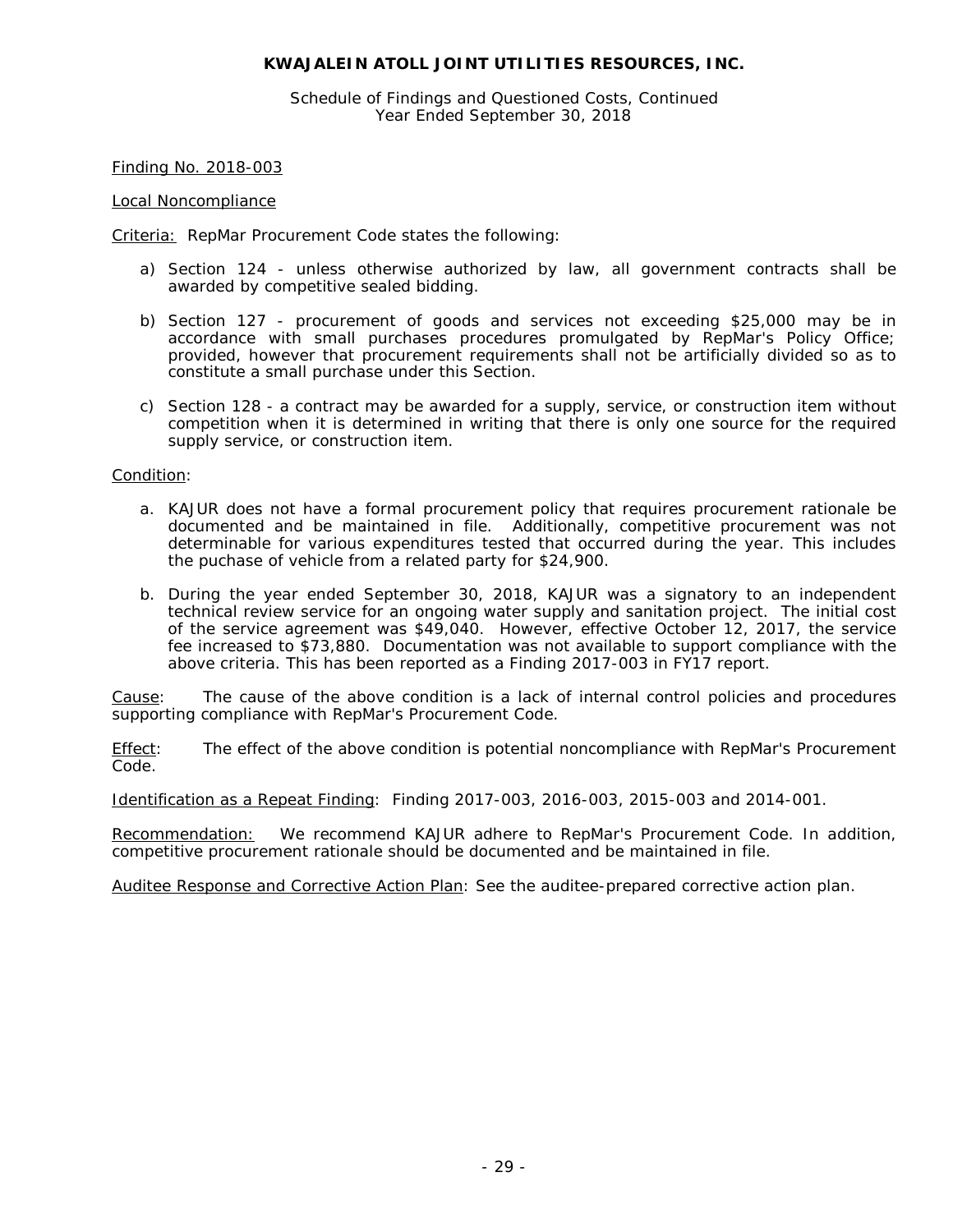

#### **CORRECTIVE ACTION PLAN 2 CFR § 200.511(c) Year Ended September 30, 2018**

#### **Finding No. 2018-001: Accounts Receivable**

Name of Contact Person: Romeo Alfred (General Manager)

Corrective Action Plan: KAJUR agrees to finding No. 2018-001 (Account Receivable) and further noted it being a repeated finding since 2015. As noted in our 2018 audit, KAJUR continues to struggle in its ability to collect long outstanding (AR) balances. There are a series of contributing factors, the leading being the one noted by the independent auditing firm as lack of internal control policies and procedures. Another contributing factor is KAJUR's inability to address Kwajalein's landowners' request that they be provided with the same utility allowances that landowners in Majuro receive. This has been an ongoing policy issue which needs attention at the policy/governance level.

There are also ongoing efforts under the Ebeye Water Supply and Sanitation Project (EWSSP) to develop and increase KAJUR's capacity in financial management and to improve KAJUR's ability to collect its accounts receivable over the course of the EWSSP project implementation phase. A Financial Advisor has been contracted not only to handle EWSSP contract finances but also to build capacity within KAJUR.

In the shorter term, this year MEC has started providing assistance to KAJUR in streamlining its procurement, inventory and accounting procedures to mirror some of the improvements now being observed at MEC. Over a course of three visits to Ebeye this year, KAJUR will meet specific milestones which have been mutually established between KAJUR and MEC.

Proposed Completion Date: Ongoing

#### **Finding No. 2018-002: Materials and Supplies Inventory**

Name of Contact Person: Romeo Alfred (General Manager)

Corrective Action Plan: KAJUR agrees to finding No. 2018-002 (Materials and Supply Inventory) and further noted it being a repeated finding since 2016. As with finding 2018-01 (Accounts Receivable), KAJUR also recognizes the need to strengthen its internal control and reconciliation of material and supply inventory. In March of 2019, MEC conducted an internal analysis of KAJUR's Accounting and Supply system. From this analysis, a series of visits to Ebeye have been scheduled for MEC to help KAJUR strengthen its procurement and inventory work processes. In addition, KAJUR's EWSSP Finance Advisor was requested to help KAJUR develop policies and procedures to help strengthen KAJUR's capacity to monitor, reconcile, and properly record its inventory. From these initial exercises described above, it was mutually agreed that KAJUR will fully utilized the inventory functionality in its Microix Supply and Procurement system which is currently not in use. As such, tasks have been assigned and scheduled over the course of the next four months where assistance from MEC will be provided to get this functionality up and running.

Proposed Completion Date: Ongoing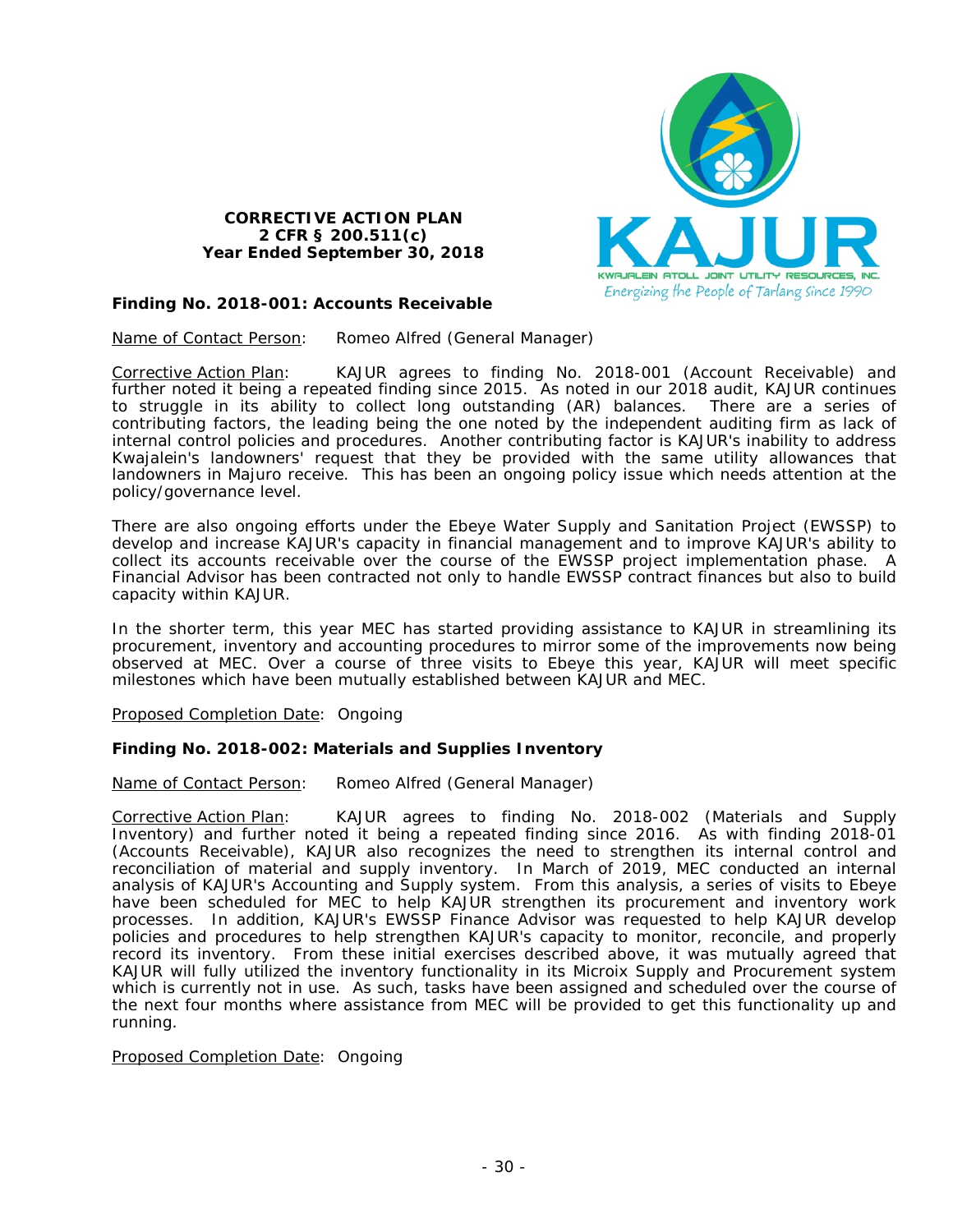#### **CORRECTIVE ACTION PLAN 2 CFR § 200.511(c) Year Ended September 30, 2018**

#### **Finding No. 2018-003: Local Noncompliance**

Name of Contact Person: Romeo Alfred (General Manager)

Corrective Action Plan: KAJUR agrees to finding No. 2018-003 (Local Noncompliance) and further noted it being a repeated finding since 2014. For purpose of clarification, KAJUR also wishes to note for record that management decision to purchase the used vehicle cited under this finding was viewed as "in the best interest of the company and the government". KAJUR own a similar vehicles (Pajero) which went out of commission in 2017. Since some parts from this older Pajero are still in good condition, KAJUR's management felt that KAJUR could used these as spare parts if it could purchase a used vehicle of the same model which is what KAJUR ended up doing. However, there are other instances where KAJUR recognizes it fails to comply with RepMar's Procurement Code. KAJUR strongly feels that if KAJUR employees are more diligent in utilizing the ©Tenderlink Procurement system both locally and internationally, it would help ensure compliance to RepMar's Procurement Code. Going forward, KAJUR management will closely monitor all purchases to ensure that ©Tenderlink is used. Additionally, as noted above, plans are already in place where MEC is providing training and assistance in monitoring KAJUR's supply and inventory processes.

While it is taking longer than expected for KAJUR to address these deficiencies noted above, KAJUR assures its board and the Public Accounts Committee that by next fiscal year, these deficiencies will no longer be repeated findings.

Proposed Completion Date: Ongoing